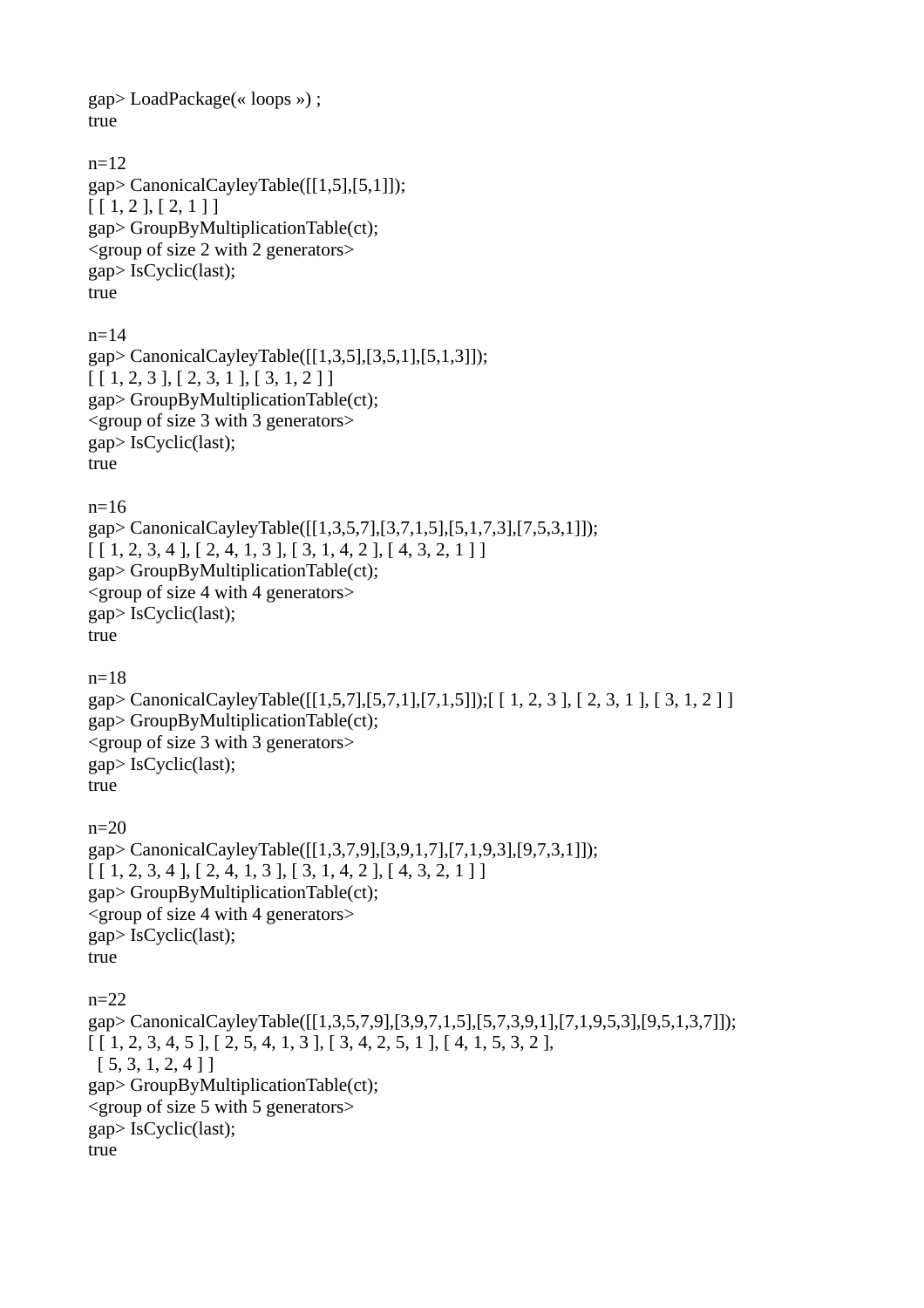n=24 gap> CanonicalCayleyTable([[1,5,7,11],[5,1,11,7],[7,11,1,5],[11,7,5,1]]);[ [ 1, 2, 3, 4 ], [ 2, 1, 4, 3 ], [ 3, 4, 1, 2 ], [ 4, 3, 2, 1 ] ] gap> GroupByMultiplicationTable(ct); <group of size 4 with 4 generators> gap> IsCyclic(last); false

n=26

gap> CanonicalCayleyTable([[1,3,5,7,9,11],[3,9,11,5,1,7],[5,11,1,9,7,3],[7,5,9,3,11,1], [9,1,7,11,3,5],[11,7,3,1,5,9]]);  $[ [ 1, 2, 3, 4, 5, 6 ], [ 2, 5, 6, 3, 1, 4 ], [ 3, 6, 1, 5, 4, 2 ],$  $[4, 3, 5, 2, 6, 1], [5, 1, 4, 6, 2, 3], [6, 4, 2, 1, 3, 5]$ gap> GroupByMultiplicationTable(ct); <group of size 6 with 6 generators> gap> IsCyclic(last); true

n=28 gap> CanonicalCayleyTable([[1,3,5,9,11,13],[3,9,13,1,5,11],[5,13,3,11,1,9],[9,1,11,3,13,5], [11,5,1,13,9,3],[13,11,9,5,3,1]]);  $[ [ 1, 2, 3, 4, 5, 6 ], [ 2, 4, 6, 1, 3, 5 ], [ 3, 6, 2, 5, 1, 4 ],$  $[ 4, 1, 5, 2, 6, 3 ], [ 5, 3, 1, 6, 4, 2 ], [ 6, 5, 4, 3, 2, 1 ] ]$ gap> GroupByMultiplicationTable(ct); <group of size 6 with 6 generators> gap> IsCyclic(last); true

n=30

gap> CanonicalCayleyTable([[1,7,11,13],[7,11,13,1],[11,13,1,7],[13,1,7,11]]);[ [ 1, 2, 3, 4 ], [ 2, 3, 4, 1 ], [ 3, 4, 1, 2 ], [ 4, 1, 2, 3 ] ] gap> GroupByMultiplicationTable(ct); <group of size 4 with 4 generators> gap> IsCyclic(last); true

n=32

gap> ct:=CanonicalCayleyTable([[1,3,5,7,9,11,13,15],[3,9,15,11,5,1,7,13],[5,15,7,3,13,9,1,11], [7,11,3,15,1,13,5,9],[9,5,13,1,15,3,11,7],[11,1,9,13,3,7,15,5],[13,7,1,5,11,15,9,3], [15,13,11,9,7,5,3,1]]);  $[ [ 1, 2, 3, 4, 5, 6, 7, 8 ], [ 2, 5, 8, 6, 3, 1, 4, 7 ],$  [ 3, 8, 4, 2, 7, 5, 1, 6 ], [ 4, 6, 2, 8, 1, 7, 3, 5 ], [ 5, 3, 7, 1, 8, 2, 6, 4 ], [ 6, 1, 5, 7, 2, 4, 8, 3 ],  $[ 7, 4, 1, 3, 6, 8, 5, 2 ], [ 8, 7, 6, 5, 4, 3, 2, 1 ] ]$ gap> GroupByMultiplicationTable(); <group of size 8 with 8 generators> gap> IsCyclic(last); true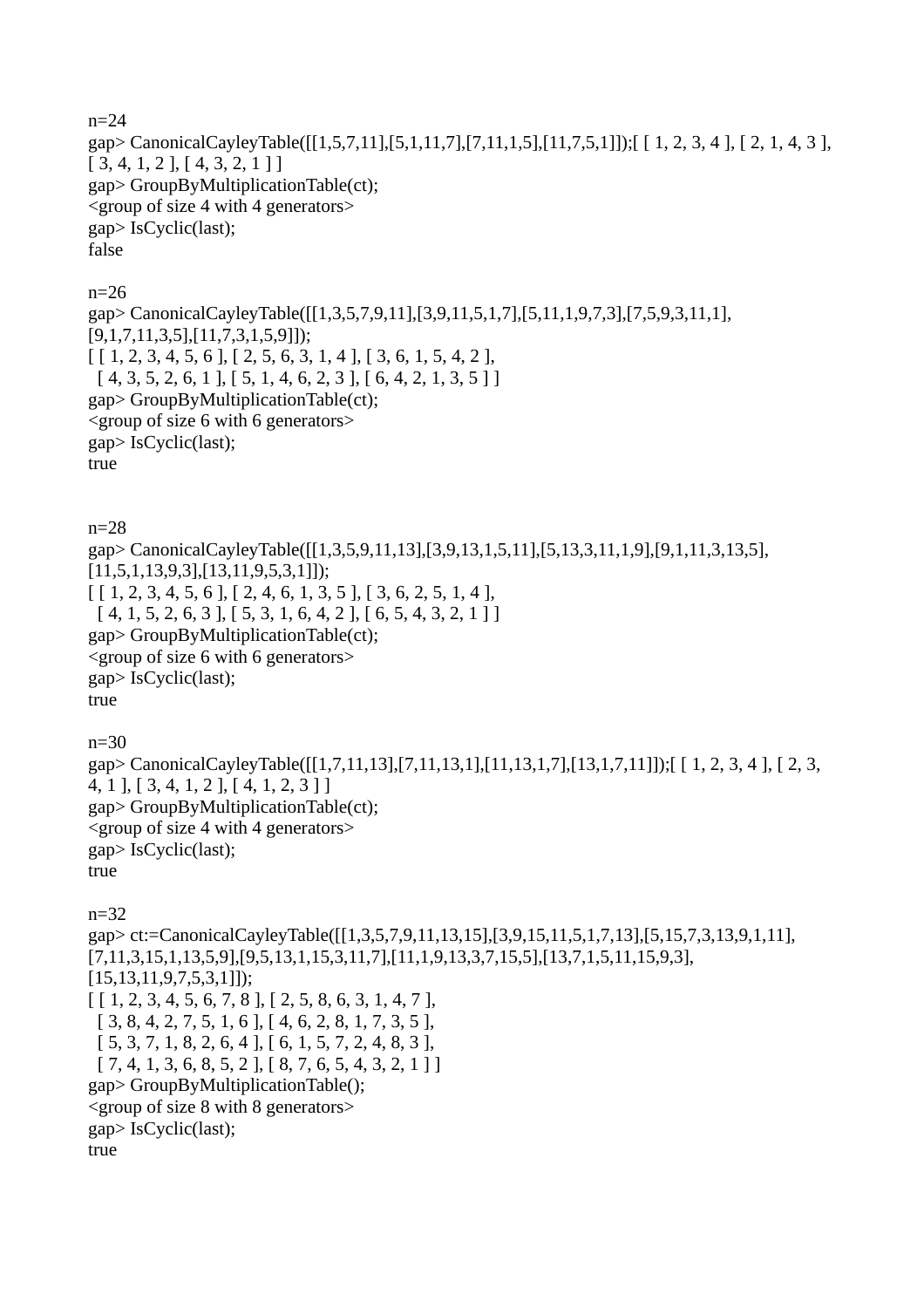n=34 gap> ct:=CanonicalCayleyTable([[1,3,5,7,9,11],[3,9,11,5,1,7],[5,11,1,9,7,3],[7,5,9,3,11,1], [9,1,7,11,3,5],[11,7,3,1,5,9]]);  $[ [ 1, 2, 3, 4, 5, 6 ], [ 2, 5, 6, 3, 1, 4 ], [ 3, 6, 1, 5, 4, 2 ],$  $[ 4, 3, 5, 2, 6, 1 ], [ 5, 1, 4, 6, 2, 3 ], [ 6, 4, 2, 1, 3, 5 ] ]$ gap> GroupByMultiplicationTable(); <group of size 6 with 6 generators> gap> IsCyclic(last); true n=36

gap> ct:=CanonicalCayleyTable([[1,5,7,11,13,17],[5,11,1,17,7,13],[7,1,13,5,17,11],[11,17,5,13,1,7], [13,7,17,1,11,5],[17,13,11,7,5,1]]);  $[ [ 1, 2, 3, 4, 5, 6 ], [ 2, 4, 1, 6, 3, 5 ], [ 3, 1, 5, 2, 6, 4 ],$  $[ 4, 6, 2, 5, 1, 3 ], [ 5, 3, 6, 1, 4, 2 ], [ 6, 5, 4, 3, 2, 1 ] ]$ gap> GroupByMultiplicationTable(); <group of size 6 with 6 generators> gap> IsCyclic(last); true

n=38

gap> ct:=CanonicalCayleyTable([[1,3,5,7,9,11,13,15,17],[3,9,15,17,11,5,1,7,13], [5,15,13,3,7,17,11,1,9],[7,17,3,11,13,1,15,9,5],[9,11,7,13,5,15,3,17,1],[11,5,17,1,15,7,9,13,3], [13,1,11,15,3,9,17,5,7],[15,7,1,9,17,13,5,3,11],[17,13,9,5,1,3,7,11,15]]);  $[ [ 1, 2, 3, 4, 5, 6, 7, 8, 9 ], [ 2, 5, 8, 9, 6, 3, 1, 4, 7 ],$  [ 3, 8, 7, 2, 4, 9, 6, 1, 5 ], [ 4, 9, 2, 6, 7, 1, 8, 5, 3 ], [ 5, 6, 4, 7, 3, 8, 2, 9, 1 ], [ 6, 3, 9, 1, 8, 4, 5, 7, 2 ], [ 7, 1, 6, 8, 2, 5, 9, 3, 4 ], [ 8, 4, 1, 5, 9, 7, 3, 2, 6 ], [ 9, 7, 5, 3, 1, 2, 4, 6, 8 ] ] gap> GroupByMultiplicationTable(ct); <group of size 9 with 9 generators> gap> IsCyclic(last); true  $n=40$ gap> ct:=CanonicalCayleyTable([[1,3,7,9,11,13,17,19],[3,9,19,13,7,1,11,17],[7,19,9,17,3,11,1,13], [9,13,17,1,19,3,7,11],[11,7,3,19,1,17,13,9],[13,1,11,3,17,9,19,7],[17,11,1,7,13,19,9,3], [19,17,13,11,9,7,3,1]]);  $[ [ 1, 2, 3, 4, 5, 6, 7, 8 ], [ 2, 4, 8, 6, 3, 1, 5, 7 ],$  [ 3, 8, 4, 7, 2, 5, 1, 6 ], [ 4, 6, 7, 1, 8, 2, 3, 5 ], [ 5, 3, 2, 8, 1, 7, 6, 4 ], [ 6, 1, 5, 2, 7, 4, 8, 3 ],  $[ 7, 5, 1, 3, 6, 8, 4, 2 ], [ 8, 7, 6, 5, 4, 3, 2, 1 ] ]$ gap> GroupByMultiplicationTable(ct); <group of size 8 with 8 generators> gap> IsCyclic(last); false  $n=42$ 

gap> ct:=CanonicalCayleyTable([[1,5,11,13,17,19],[5,17,13,19,1,11],[11,13,5,17,19,1], [13,19,17,1,11,5],[17,1,19,11,5,13],[19,11,1,5,13,17]]);  $[ [ 1, 2, 3, 4, 5, 6 ], [ 2, 5, 4, 6, 1, 3 ], [ 3, 4, 2, 5, 6, 1 ],$  $[4, 6, 5, 1, 3, 2], [5, 1, 6, 3, 2, 4], [6, 3, 1, 2, 4, 5]$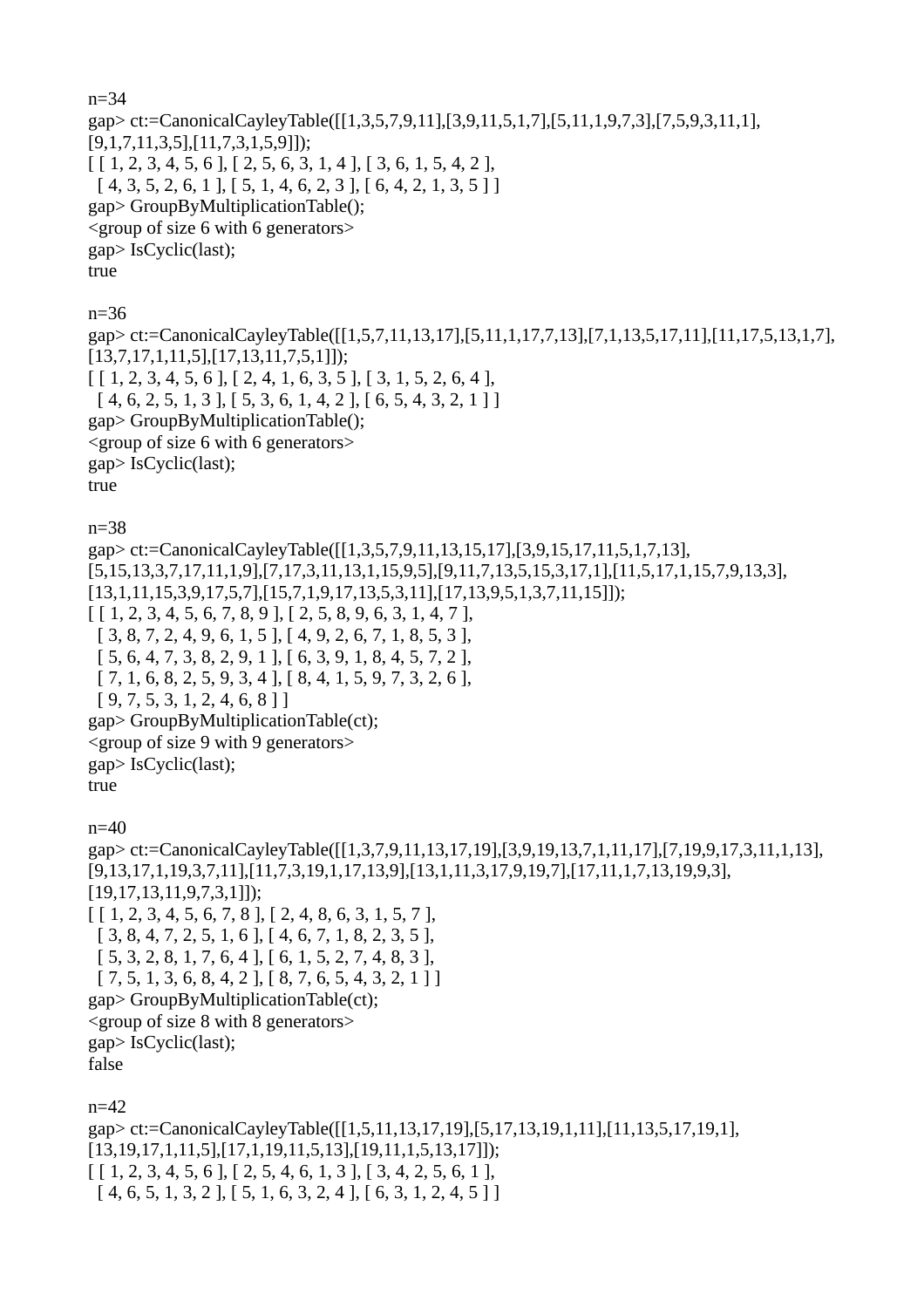```
gap> GroupByMultiplicationTable(ct); 
<group of size 6 with 6 generators> 
gap> IsCyclic(last); 
true
```

```
n=44
```

```
gap> ct:=CanonicalCayleyTable([[1,3,5,7,9,13,15,17,19,21],[3,9,15,21,17,5,1,7,13,19],
[5,15,19,9,1,21,13,3,7,17],[7,21,9,5,19,3,17,13,1,15],[9,17,1,19,7,15,3,21,5,13],
[13,5,21,3,15,7,19,1,17,9],[15,1,13,17,3,19,5,9,21,7],[17,7,3,13,21,1,9,19,15,5],
[19,13,7,1,5,17,21,15,9,3],[21,19,17,15,13,9,7,5,3,1]]); 
[ [ 1, 2, 3, 4, 5, 6, 7, 8, 9, 10 ], [ 2, 5, 7, 10, 8, 3, 1, 4, 6, 9 ], [ 3, 7, 9, 5, 1, 10, 6, 2, 4, 8 ], [ 4, 10, 5, 3, 9, 2, 8, 6, 1, 7 ], 
  [ 5, 8, 1, 9, 4, 7, 2, 10, 3, 6 ], [ 6, 3, 10, 2, 7, 4, 9, 1, 8, 5 ], 
 [ 7, 1, 6, 8, 2, 9, 3, 5, 10, 4 ], [ 8, 4, 2, 6, 10, 1, 5, 9, 7, 3 ],[9, 6, 4, 1, 3, 8, 10, 7, 5, 2], [10, 9, 8, 7, 6, 5, 4, 3, 2, 1]gap> GroupByMultiplicationTable(ct);
<group of size 10 with 10 generators> 
gap> IsCyclic(last); 
true 
n=46
gap> ct:=CanonicalCayleyTable([[1,3,5,7,9,11,13,15,17,19,21],[3,9,15,21,19,13,7,1,5,11,17],
[5,15,21,11,1,9,19,17,7,3,13],[7,21,11,3,17,15,1,13,19,5,9],[9,19,1,17,11,7,21,3,15,13,5],
[11,13,9,15,7,17,5,19,3,21,1],[13,7,19,1,21,5,15,11,9,17,3],[15,1,17,13,3,19,11,5,21,9,7],
[17,5,7,19,15,3,9,21,13,1,11],[19,11,3,5,13,21,17,9,1,7,15],[21,17,13,9,5,1,3,7,11,15,19]]); 
[ [ 1, 2, 3, 4, 5, 6, 7, 8, 9, 10, 11 ], [ 2, 5, 8, 11, 10, 7, 4, 1, 3, 6, 9 ] , [ 3, 8, 11, 6, 1, 5, 10, 9, 4, 2, 7 ], 
 [4, 11, 6, 2, 9, 8, 1, 7, 10, 3, 5], [5, 10, 1, 9, 6, 4, 11, 2, 8, 7, 3] , [ 6, 7, 5, 8, 4, 9, 3, 10, 2, 11, 1 ], 
  [ 7, 4, 10, 1, 11, 3, 8, 6, 5, 9, 2 ], [ 8, 1, 9, 7, 2, 10, 6, 3, 11, 5, 4 ] 
   , [ 9, 3, 4, 10, 8, 2, 5, 11, 7, 1, 6 ], 
  [ 10, 6, 2, 3, 7, 11, 9, 5, 1, 4, 8 ], 
  [ 11, 9, 7, 5, 3, 1, 2, 4, 6, 8, 10 ] ] 
gap> GroupByMultiplicationTable(ct); 
<group of size 11 with 11 generators> 
gap> IsCyclic(last); 
true 
n=48
gap> ct:=CanonicalCayleyTable([[1,5,7,11,13,17,19,23],[5,23,13,7,17,11,1,19],
[7,13,1,19,5,23,11,17],[11,7,19,23,1,5,17,13],[13,17,5,1,23,19,7,11],[17,11,23,5,19,1,13,7],
[19,1,11,17,7,13,23,5],[23,19,17,13,11,7,5,1]]); 
[ [ 1, 2, 3, 4, 5, 6, 7, 8 ], [ 2, 8, 5, 3, 6, 4, 1, 7 ], 
  [ 3, 5, 1, 7, 2, 8, 4, 6 ], [ 4, 3, 7, 8, 1, 2, 6, 5 ], 
  [ 5, 6, 2, 1, 8, 7, 3, 4 ], [ 6, 4, 8, 2, 7, 1, 5, 3 ], 
 [ 7, 1, 4, 6, 3, 5, 8, 2 ], [ 8, 7, 6, 5, 4, 3, 2, 1 ] ]gap> GroupByMultiplicationTable(ct); 
<group of size 8 with 8 generators> 
gap> IsCyclic(last);
```
false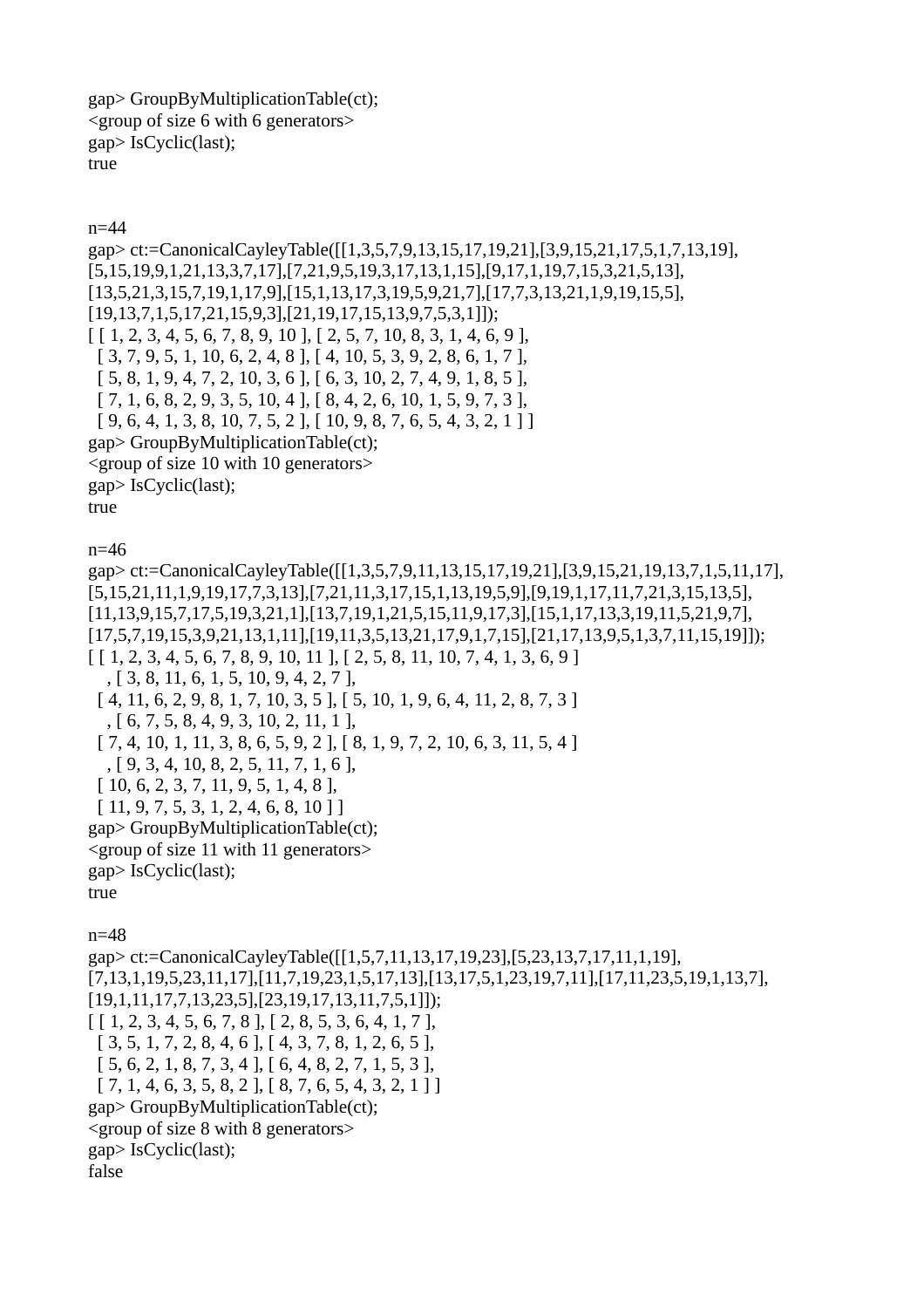n=50

ct:=CanonicalCayleyTable([[1,3,7,9,11,13,17,19,21,23],[3,9,21,23,17,11,1,7,13,19], [7,21,1,13,23,9,19,17,3,11],[9,23,13,19,1,17,3,21,11,7],[11,17,23,1,21,7,13,9,19,3], [13,11,9,17,7,19,21,3,23,1],[17,1,19,3,13,21,11,23,7,9],[19,7,17,21,9,3,23,11,1,13], [21,13,3,11,19,23,7,1,9,17],[23,19,11,7,3,1,9,13,17,21]]);  $[ [ 1, 2, 3, 4, 5, 6, 7, 8, 9, 10 ], [ 2, 4, 9, 10, 7, 5, 1, 3, 6, 8 ],$  $[ 3, 9, 1, 6, 10, 4, 8, 7, 2, 5 ], [ 4, 10, 6, 8, 1, 7, 2, 9, 5, 3 ],$  [ 5, 7, 10, 1, 9, 3, 6, 4, 8, 2 ], [ 6, 5, 4, 7, 3, 8, 9, 2, 10, 1 ],  $[ 7, 1, 8, 2, 6, 9, 5, 10, 3, 4 ], [ 8, 3, 7, 9, 4, 2, 10, 5, 1, 6 ],$  $[9, 6, 2, 5, 8, 10, 3, 1, 4, 7], [10, 8, 5, 3, 2, 1, 4, 6, 7, 9]$ gap> GroupByMultiplicationTable(ct); <group of size 10 with 10 generators> gap> IsCyclic(last); true n=52 gap> ct:=CanonicalCayleyTable([[1,3,5,7,9,11,15,17,19,21,23,25],[3,9,15,21,25,19,7,1,5,11,17,23], [5,15,25,17,7,3,23,19,9,1,11,21],[7,21,17,3,11,25,1,15,23,9,5,19],[9,25,7,11,23,5,21,3,15,19,1,17], [11,19,3,25,5,17,9,21,1,23,7,15],[15,7,23,1,21,9,17,5,25,3,19,11],[17,1,19,15,3,21,5,23,11,7,25,9], [19,5,9,23,15,1,25,11,3,17,21,7],[21,11,1,9,19,23,3,7,17,25,15,5],[23,17,11,5,1,7,19,25,21,15,9,3], [25,23,21,19,17,15,11,9,7,5,3,1]]); [ [ 1, 2, 3, 4, 5, 6, 7, 8, 9, 10, 11, 12 ], [ 2, 5, 7, 10, 12, 9, 4, 1, 3, 6, 8, 11 ], [ 3, 7, 12, 8, 4, 2, 11, 9, 5, 1, 6, 10 ], [ 4, 10, 8, 2, 6, 12, 1, 7, 11, 5, 3, 9 ], [ 5, 12, 4, 6, 11, 3, 10, 2, 7, 9, 1, 8 ], [ 6, 9, 2, 12, 3, 8, 5, 10, 1, 11, 4, 7 ], [ 7, 4, 11, 1, 10, 5, 8, 3, 12, 2, 9, 6 ], [ 8, 1, 9, 7, 2, 10, 3, 11, 6, 4, 12, 5 ], [ 9, 3, 5, 11, 7, 1, 12, 6, 2, 8, 10, 4 ], [ 10, 6, 1, 5, 9, 11, 2, 4, 8, 12, 7, 3 ], [ 11, 8, 6, 3, 1, 4, 9, 12, 10, 7, 5, 2 ],  $[12, 11, 10, 9, 8, 7, 6, 5, 4, 3, 2, 1]$ gap> GroupByMultiplicationTable(last); <group of size 12 with 12 generators> gap> IsCyclic(last); true n=54 gap> ct:=CanonicalCayleyTable([[1,5,7,11,13,17,19,23,25],[5,25,19,1,11,23,13,7,17], [7,19,5,23,17,11,25,1,13],[11,1,23,13,19,25,7,17,5],[13,11,17,19,7,5,23,25,1], [17,23,11,25,5,19,1,13,7],[19,13,25,7,23,1,17,5,11],[23,7,1,17,25,13,5,11,19], [25,17,13,5,1,7,11,19,23]]);  $[ [ 1, 2, 3, 4, 5, 6, 7, 8, 9 ], [ 2, 9, 7, 1, 4, 8, 5, 3, 6 ],$  [ 3, 7, 2, 8, 6, 4, 9, 1, 5 ], [ 4, 1, 8, 5, 7, 9, 3, 6, 2 ], [ 5, 4, 6, 7, 3, 2, 8, 9, 1 ], [ 6, 8, 4, 9, 2, 7, 1, 5, 3 ], [ 7, 5, 9, 3, 8, 1, 6, 2, 4 ], [ 8, 3, 1, 6, 9, 5, 2, 4, 7 ], [ 9, 6, 5, 2, 1, 3, 4, 7, 8 ] ] gap> GroupByMultiplicationTable(last); <group of size 9 with 9 generators> gap> IsCyclic(last); true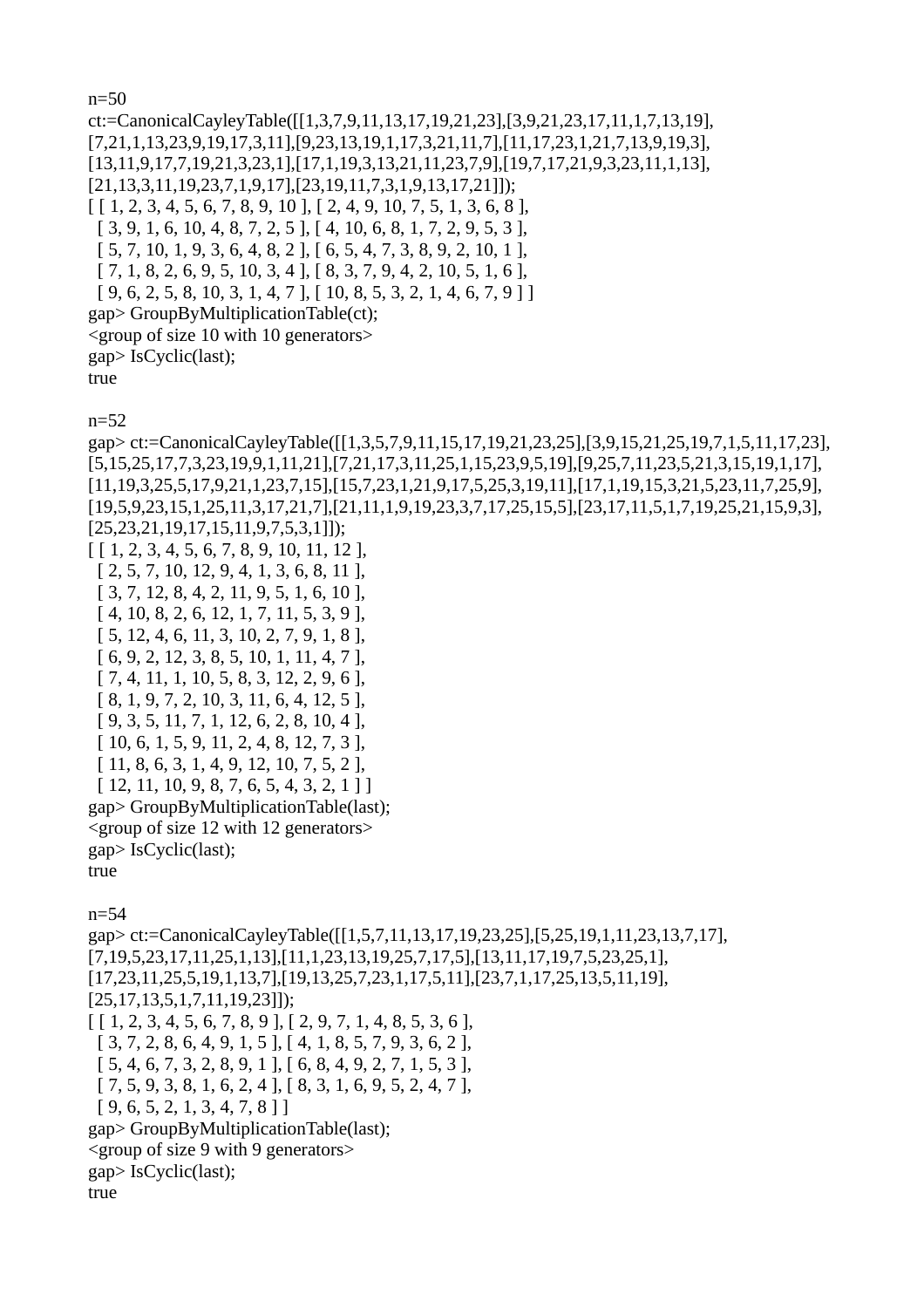n=56

gap> ct:=CanonicalCayleyTable([[1,3,5,9,11,13,15,17,19,23,25,27], [3,9,15,27,23,17,11,5,1,13,19,25],[5,15,25,11,1,9,19,27,17,3,13,23], [9,27,11,25,13,5,23,15,3,17,1,19],[11,23,1,13,9,25,3,19,15,27,5,17], [13,17,9,5,25,1,27,3,23,19,11,15],[15,11,19,23,3,27,1,25,5,9,17,13], [17,5,27,15,19,3,25,9,13,1,23,11],[19,1,17,3,15,23,5,13,25,11,27,9], [23,13,3,17,27,19,9,1,11,25,15,5],[25,19,13,1,5,11,17,23,27,15,9,3], [27,25,23,19,17,15,13,11,9,5,3,1]]); [ [ 1, 2, 3, 4, 5, 6, 7, 8, 9, 10, 11, 12 ], [ 2, 4, 7, 12, 10, 8, 5, 3, 1, 6, 9, 11 ], [ 3, 7, 11, 5, 1, 4, 9, 12, 8, 2, 6, 10 ], [ 4, 12, 5, 11, 6, 3, 10, 7, 2, 8, 1, 9 ], [ 5, 10, 1, 6, 4, 11, 2, 9, 7, 12, 3, 8 ], [ 6, 8, 4, 3, 11, 1, 12, 2, 10, 9, 5, 7 ], [ 7, 5, 9, 10, 2, 12, 1, 11, 3, 4, 8, 6 ], [ 8, 3, 12, 7, 9, 2, 11, 4, 6, 1, 10, 5 ], [ 9, 1, 8, 2, 7, 10, 3, 6, 11, 5, 12, 4 ], [ 10, 6, 2, 8, 12, 9, 4, 1, 5, 11, 7, 3 ], [ 11, 9, 6, 1, 3, 5, 8, 10, 12, 7, 4, 2 ],  $[ 12, 11, 10, 9, 8, 7, 6, 5, 4, 3, 2, 1 ]]$ gap> GroupByMultiplicationTable(last); <group of size 12 with 12 generators> gap> IsCyclic(last); false

n=58

gap> ct:=CanonicalCayleyTable([[1,3,5,7,9,11,13,15,17,19,21,23,25,27], [3,9,15,21,27,25,19,13,7,1,5,11,17,23],[5,15,25,23,13,3,7,17,27,21,11,1,9,19], [7,21,23,9,5,19,25,11,3,17,27,13,1,15],[9,27,13,5,23,17,1,19,21,3,15,25,7,11], [11,25,3,19,17,5,27,9,13,23,1,21,15,7],[13,19,7,25,1,27,5,21,11,15,17,9,23,3], [15,13,17,11,19,9,21,7,23,5,25,3,27,1],[17,7,27,3,21,13,11,23,1,25,9,15,19,5], [19,1,21,17,3,23,15,5,25,13,7,27,11,9],[21,5,11,27,15,1,17,25,9,7,23,19,3,13], [23,11,1,13,25,21,9,3,15,27,19,7,5,17],[25,17,9,1,7,15,23,27,19,11,3,5,13,21], [27,23,19,15,11,7,3,1,5,9,13,17,21,25]]);  $[ [ 1, 2, 3, 4, 5, 6, 7, 8, 9, 10, 11, 12, 13, 14 ],$  [ 2, 5, 8, 11, 14, 13, 10, 7, 4, 1, 3, 6, 9, 12 ], [ 3, 8, 13, 12, 7, 2, 4, 9, 14, 11, 6, 1, 5, 10 ], [ 4, 11, 12, 5, 3, 10, 13, 6, 2, 9, 14, 7, 1, 8 ], [ 5, 14, 7, 3, 12, 9, 1, 10, 11, 2, 8, 13, 4, 6 ], [ 6, 13, 2, 10, 9, 3, 14, 5, 7, 12, 1, 11, 8, 4 ], [ 7, 10, 4, 13, 1, 14, 3, 11, 6, 8, 9, 5, 12, 2 ], [ 8, 7, 9, 6, 10, 5, 11, 4, 12, 3, 13, 2, 14, 1 ], [ 9, 4, 14, 2, 11, 7, 6, 12, 1, 13, 5, 8, 10, 3 ], [ 10, 1, 11, 9, 2, 12, 8, 3, 13, 7, 4, 14, 6, 5 ], [ 11, 3, 6, 14, 8, 1, 9, 13, 5, 4, 12, 10, 2, 7 ], [ 12, 6, 1, 7, 13, 11, 5, 2, 8, 14, 10, 4, 3, 9 ], [ 13, 9, 5, 1, 4, 8, 12, 14, 10, 6, 2, 3, 7, 11 ], [ 14, 12, 10, 8, 6, 4, 2, 1, 3, 5, 7, 9, 11, 13 ] ] gap> GroupByMultiplicationTable(last); <group of size 14 with 14 generators> gap> IsCyclic(last); true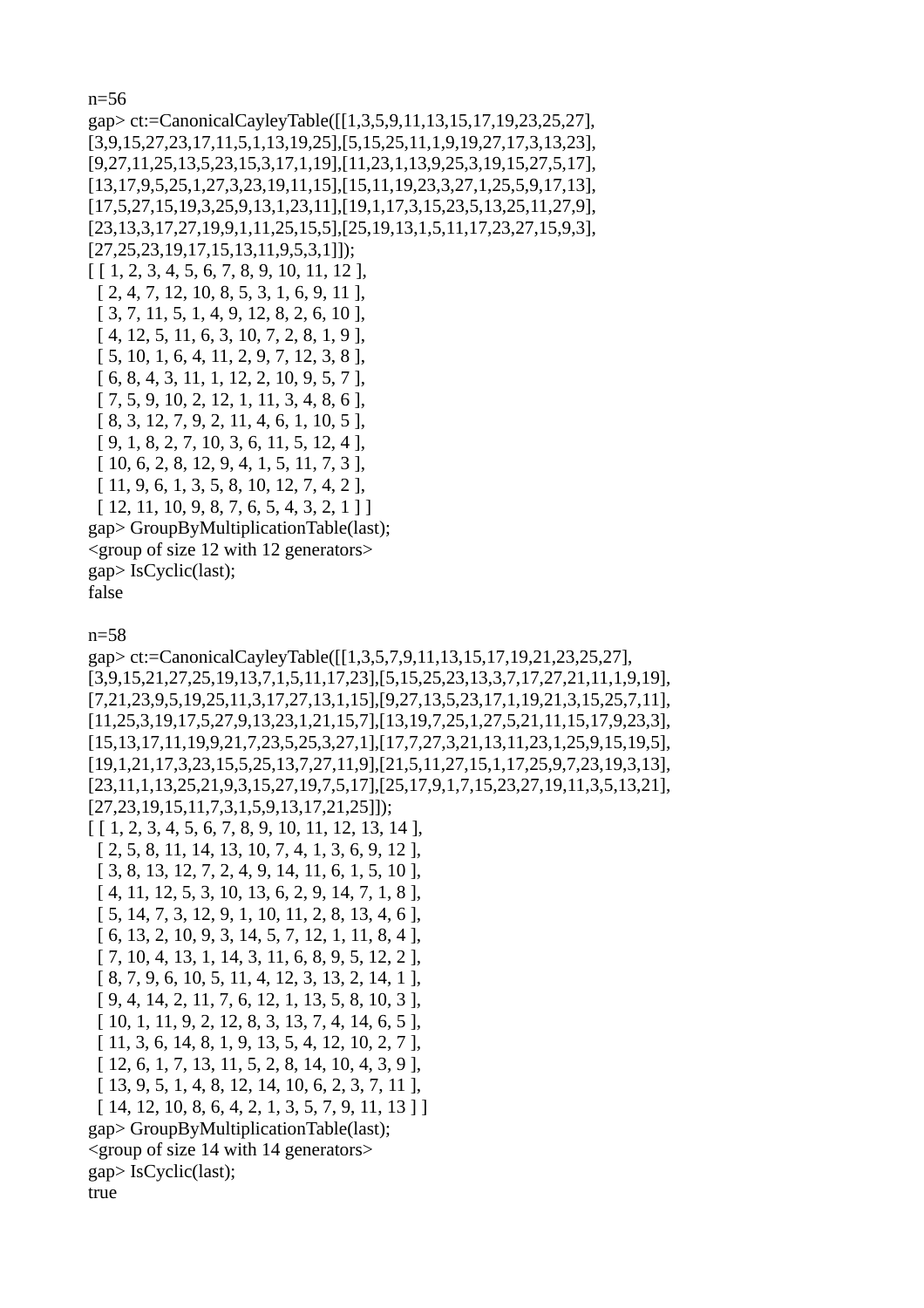n=60 gap> ct:=CanonicalCayleyTable([[1,7,11,13,17,19,23,29],[7,11,17,29,1,13,19,23], [11,17,1,23,7,29,13,19],[13,29,23,11,19,7,1,17],[17,1,7,19,11,23,29,13],[19,13,29,7,23,1,17,11], [23,19,13,1,29,17,11,7],[29,23,19,17,13,11,7,1]]); [ [ 1, 2, 3, 4, 5, 6, 7, 8 ], [ 2, 3, 5, 8, 1, 4, 6, 7 ], [ 3, 5, 1, 7, 2, 8, 4, 6 ], [ 4, 8, 7, 3, 6, 2, 1, 5 ], [ 5, 1, 2, 6, 3, 7, 8, 4 ], [ 6, 4, 8, 2, 7, 1, 5, 3 ],  $[ 7, 6, 4, 1, 8, 5, 3, 2 ], [ 8, 7, 6, 5, 4, 3, 2, 1 ] ]$ gap> GroupByMultiplicationTable(last); <group of size 8 with 8 generators> gap> IsCyclic(last); false

n=62

gap> ct:=CanonicalCayleyTable([[1,3,5,7,9,11,13,15,17,19,21,23,25,27,29], [3,9,15,21,27,29,23,17,11,5,1,7,13,19,25],[5,15,25,27,17,7,3,13,23,29,19,9,1,11,21], [7,21,27,13,1,15,29,19,5,9,23,25,11,3,17],[9,27,17,1,19,25,7,11,29,15,3,21,23,5,13], [11,29,7,15,25,3,19,21,1,23,17,5,27,13,9],[13,23,3,29,7,19,17,9,27,1,25,11,15,21,5], [15,17,13,19,11,21,9,23,7,25,5,27,3,29,1],[17,11,23,5,29,1,27,7,21,13,15,19,9,25,3], [19,5,29,9,15,23,1,25,13,11,27,3,21,17,7],[21,1,19,23,3,17,25,5,15,27,7,13,29,9,11], [23,7,9,25,21,5,11,27,19,3,13,29,17,1,15],[25,13,1,11,23,27,15,3,9,21,29,17,5,7,19], [27,19,11,3,5,13,21,29,25,17,9,1,7,15,23],[29,25,21,17,13,9,5,1,3,7,11,15,19,23,27]]); [ [ 1, 2, 3, 4, 5, 6, 7, 8, 9, 10, 11, 12, 13, 14, 15 ], [ 2, 5, 8, 11, 14, 15, 12, 9, 6, 3, 1, 4, 7, 10, 13 ], [ 3, 8, 13, 14, 9, 4, 2, 7, 12, 15, 10, 5, 1, 6, 11 ], [ 4, 11, 14, 7, 1, 8, 15, 10, 3, 5, 12, 13, 6, 2, 9 ], [ 5, 14, 9, 1, 10, 13, 4, 6, 15, 8, 2, 11, 12, 3, 7 ], [ 6, 15, 4, 8, 13, 2, 10, 11, 1, 12, 9, 3, 14, 7, 5 ], [ 7, 12, 2, 15, 4, 10, 9, 5, 14, 1, 13, 6, 8, 11, 3 ], [ 8, 9, 7, 10, 6, 11, 5, 12, 4, 13, 3, 14, 2, 15, 1 ], [ 9, 6, 12, 3, 15, 1, 14, 4, 11, 7, 8, 10, 5, 13, 2 ], [ 10, 3, 15, 5, 8, 12, 1, 13, 7, 6, 14, 2, 11, 9, 4 ], [ 11, 1, 10, 12, 2, 9, 13, 3, 8, 14, 4, 7, 15, 5, 6 ], [ 12, 4, 5, 13, 11, 3, 6, 14, 10, 2, 7, 15, 9, 1, 8 ], [ 13, 7, 1, 6, 12, 14, 8, 2, 5, 11, 15, 9, 3, 4, 10 ], [ 14, 10, 6, 2, 3, 7, 11, 15, 13, 9, 5, 1, 4, 8, 12 ], [ 15, 13, 11, 9, 7, 5, 3, 1, 2, 4, 6, 8, 10, 12, 14 ] ] gap> GroupByMultiplicationTable(last); <group of size 15 with 15 generators> gap> IsCyclic(last); true

n=64

gap> ct:=CanonicalCayleyTable([[1,3,5,7,9,11,13,15,17,19,21,23,25,27,29,31], [3,9,15,21,27,31,25,19,13,7,1,5,11,17,23,29],[5,15,25,29,19,9,1,11,21,31,23,13,3,7,17,27], [7,21,29,15,1,13,27,23,9,5,19,31,17,3,11,25],[9,27,19,1,17,29,11,7,25,21,3,15,31,13,5,23], [11,31,9,13,29,7,15,27,5,17,25,3,19,23,1,21],[13,25,1,27,11,15,23,3,29,9,17,21,5,31,7,19], [15,19,11,23,7,27,3,31,1,29,5,25,9,21,13,17],[17,13,21,9,25,5,29,1,31,3,27,7,23,11,19,15], [19,7,31,5,21,17,9,29,3,23,15,11,27,1,25,13],[21,1,23,19,3,25,17,5,27,15,7,29,13,9,31,11], [23,5,13,31,15,3,21,25,7,11,29,17,1,19,27,9],[25,11,3,17,31,19,5,9,23,27,13,1,15,29,21,7], [27,17,7,3,13,23,31,21,11,1,9,19,29,25,15,5],[29,23,17,11,5,1,7,13,19,25,31,27,21,15,9,3],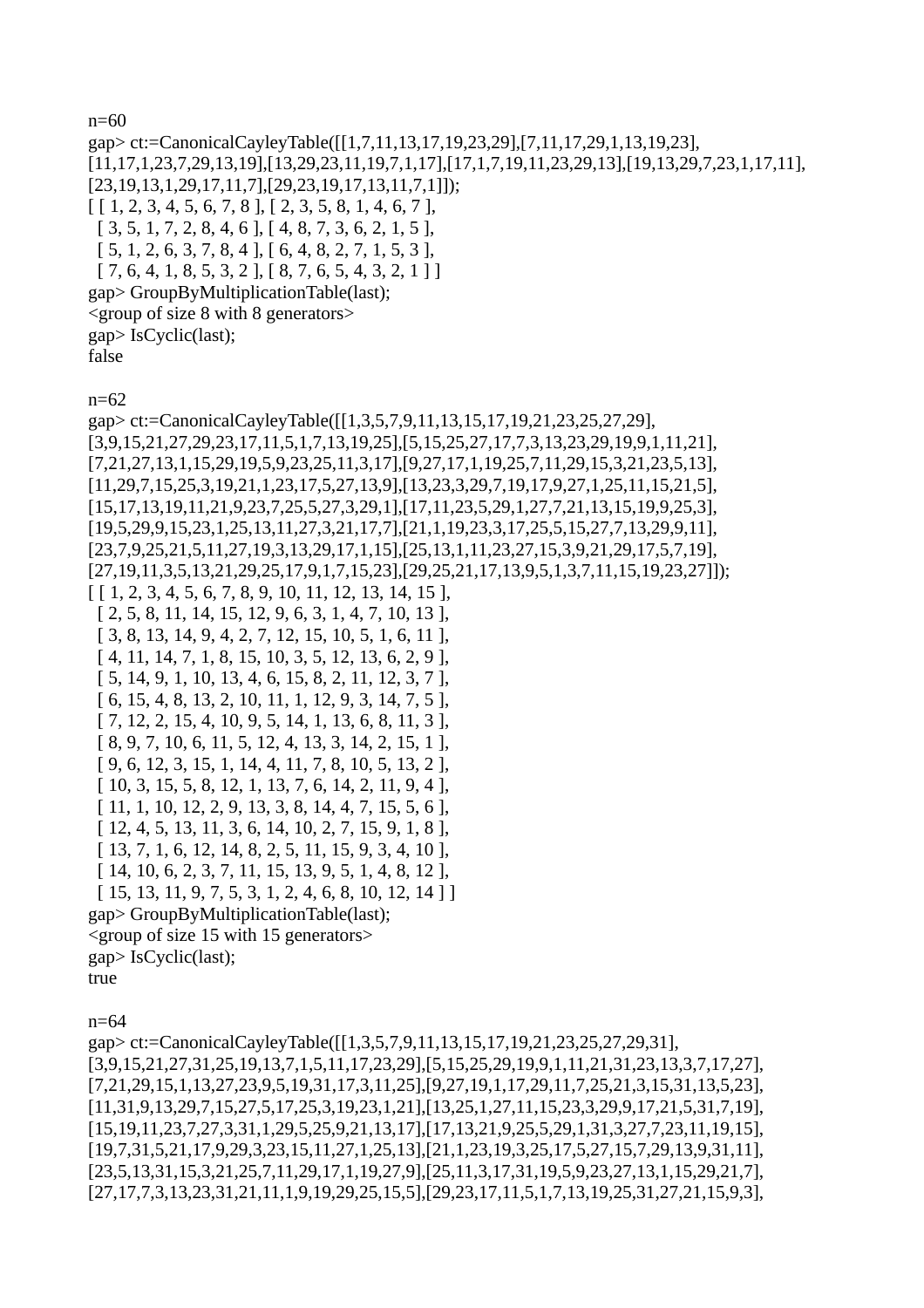$[31,29,27,25,23,21,19,17,15,13,11,9,7,5,3,1]]$ ;  $[1, 2, 3, 4, 5, 6, 7, 8, 9, 10, 11, 12, 13, 14, 15, 16],$  $[2, 5, 8, 11, 14, 16, 13, 10, 7, 4, 1, 3, 6, 9, 12, 15]$  $[3, 8, 13, 15, 10, 5, 1, 6, 11, 16, 12, 7, 2, 4, 9, 14]$  $[4, 11, 15, 8, 1, 7, 14, 12, 5, 3, 10, 16, 9, 2, 6, 13]$  $[5, 14, 10, 1, 9, 15, 6, 4, 13, 11, 2, 8, 16, 7, 3, 12]$ [6, 16, 5, 7, 15, 4, 8, 14, 3, 9, 13, 2, 10, 12, 1, 11],  $[7, 13, 1, 14, 6, 8, 12, 2, 15, 5, 9, 11, 3, 16, 4, 10],$  $[8, 10, 6, 12, 4, 14, 2, 16, 1, 15, 3, 13, 5, 11, 7, 9]$  $[9, 7, 11, 5, 13, 3, 15, 1, 16, 2, 14, 4, 12, 6, 10, 8],$  $[10, 4, 16, 3, 11, 9, 5, 15, 2, 12, 8, 6, 14, 1, 13, 7],$  $[11, 1, 12, 10, 2, 13, 9, 3, 14, 8, 4, 15, 7, 5, 16, 6]$  $[12, 3, 7, 16, 8, 2, 11, 13, 4, 6, 15, 9, 1, 10, 14, 5],$  $[13, 6, 2, 9, 16, 10, 3, 5, 12, 14, 7, 1, 8, 15, 11, 4],$  $[14, 9, 4, 2, 7, 12, 16, 11, 6, 1, 5, 10, 15, 13, 8, 3],$  $[15, 12, 9, 6, 3, 1, 4, 7, 10, 13, 16, 14, 11, 8, 5, 2],$  $[16, 15, 14, 13, 12, 11, 10, 9, 8, 7, 6, 5, 4, 3, 2, 1]$ gap> GroupByMultiplicationTable(last);  $\leq$ group of size 16 with 16 generators> gap> IsCyclic(last); true

 $n = 66$ 

gap> ct:=CanonicalCayleyTable([[1,5,7,13,17,19,23,25,29,31],[5,25,31,1,19,29,17,7,13,23],  $[7,31,17,25,13,1,29,23,5,19]$ ,  $[13,1,25,29,23,17,31,5,19,7]$ ,  $[17,19,13,23,25,7,5,29,31,1]$ ,  $[19,29,1,17,7,31,25,13,23,5]$ ,  $[23,17,29,31,5,25,1,19,7,13]$ ,  $[25,7,23,5,29,13,19,31,1,17]$ ,  $[29, 13, 5, 19, 31, 23, 7, 1, 17, 25], [31, 23, 19, 7, 1, 5, 13, 17, 25, 29]]);$  $[1, 2, 3, 4, 5, 6, 7, 8, 9, 10], [2, 8, 10, 1, 6, 9, 5, 3, 4, 7],$  $[3, 10, 5, 8, 4, 1, 9, 7, 2, 6], [4, 1, 8, 9, 7, 5, 10, 2, 6, 3],$  $[5, 6, 4, 7, 8, 3, 2, 9, 10, 1], [6, 9, 1, 5, 3, 10, 8, 4, 7, 2],$  $[7, 5, 9, 10, 2, 8, 1, 6, 3, 4], [8, 3, 7, 2, 9, 4, 6, 10, 1, 5],$  $[9, 4, 2, 6, 10, 7, 3, 1, 5, 8], [10, 7, 6, 3, 1, 2, 4, 5, 8, 9]$ gap> GroupByMultiplicationTable(last); <group of size 10 with 10 generators>  $gap > IsCyclicu$ ; true

 $n=68$ 

gap> ct:=CanonicalCayleyTable([[1,3,5,7,9,11,13,15,19,21,23,25,27,29,31,33],  $[3,9,15,21,27,33,29,23,11,5,1,7,13,19,25,31],[5,15,25,33,23,13,3,7,27,31,21,11,1,9,19,29],$  $[7,21,33,19,5,9,23,31,3,11,25,29,15,1,13,27], [9,27,23,5,13,31,19,1,33,15,3,21,29,11,7,25],$  $[11, 33, 13, 9, 31, 15, 7, 29, 5, 27, 19, 3, 25, 21, 1, 23], [13, 29, 3, 23, 19, 7, 33, 9, 25, 1, 27, 15, 11, 31, 5, 21],$  $[15, 23, 7, 31, 1, 29, 9, 21, 13, 25, 5, 33, 3, 27, 11, 19], [19, 11, 27, 3, 33, 5, 25, 13, 21, 9, 29, 1, 31, 7, 23, 15],$  $[21,5,31,11,15,27,1,25,9,33,7,19,23,3,29,13]$ , $[23,1,21,25,3,19,27,5,29,7,15,31,9,13,33,11]$ ,  $[25,7,11,29,21,3,15,33,1,19,31,13,5,23,27,9]$ , $[27,13,1,15,29,25,11,3,31,23,9,5,19,33,21,7]$ ,  $[29,19,9,1,11,21,31,27,7,3,13,23,33,25,15,5]$ , $[31,25,19,13,7,1,5,11,23,29,33,27,21,15,9,3]$  $[33,31,29,27,25,23,21,19,15,13,11,9,7,5,3,1]]$ ;  $[1, 2, 3, 4, 5, 6, 7, 8, 9, 10, 11, 12, 13, 14, 15, 16]$ 

 $[2, 5, 8, 10, 13, 16, 14, 11, 6, 3, 1, 4, 7, 9, 12, 15]$  $[3, 8, 12, 16, 11, 7, 2, 4, 13, 15, 10, 6, 1, 5, 9, 14]$ 

 $[4, 10, 16, 9, 3, 5, 11, 15, 2, 6, 12, 14, 8, 1, 7, 13]$ 

[ 5, 13, 11, 3, 7, 15, 9, 1, 16, 8, 2, 10, 14, 6, 4, 12 ],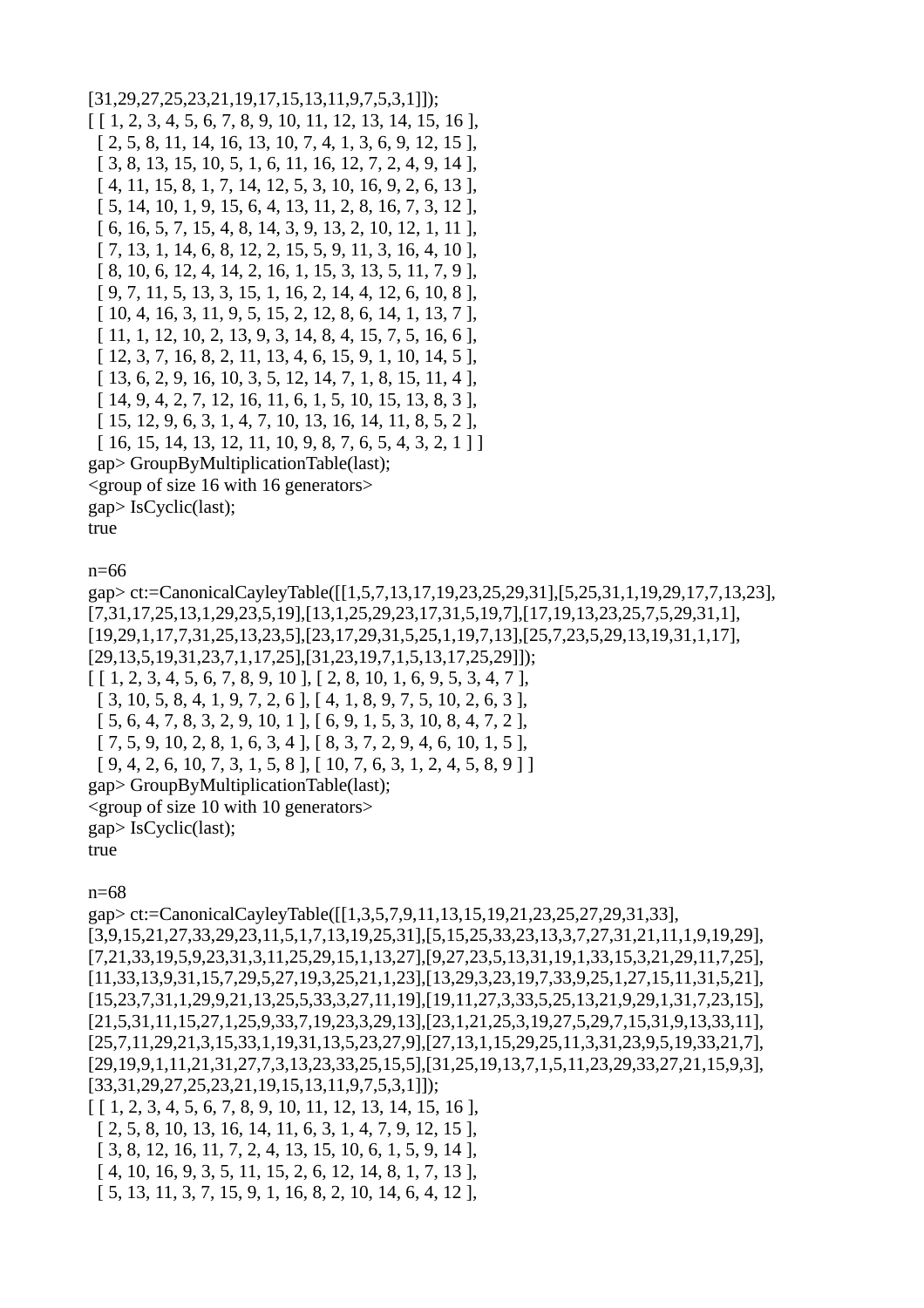[ 6, 16, 7, 5, 15, 8, 4, 14, 3, 13, 9, 2, 12, 10, 1, 11 ], [ 7, 14, 2, 11, 9, 4, 16, 5, 12, 1, 13, 8, 6, 15, 3, 10 ], [ 8, 11, 4, 15, 1, 14, 5, 10, 7, 12, 3, 16, 2, 13, 6, 9 ], [ 9, 6, 13, 2, 16, 3, 12, 7, 10, 5, 14, 1, 15, 4, 11, 8 ], [ 10, 3, 15, 6, 8, 13, 1, 12, 5, 16, 4, 9, 11, 2, 14, 7 ], [ 11, 1, 10, 12, 2, 9, 13, 3, 14, 4, 8, 15, 5, 7, 16, 6 ], [ 12, 4, 6, 14, 10, 2, 8, 16, 1, 9, 15, 7, 3, 11, 13, 5 ], [ 13, 7, 1, 8, 14, 12, 6, 2, 15, 11, 5, 3, 9, 16, 10, 4 ], [ 14, 9, 5, 1, 6, 10, 15, 13, 4, 2, 7, 11, 16, 12, 8, 3 ], [ 15, 12, 9, 7, 4, 1, 3, 6, 11, 14, 16, 13, 10, 8, 5, 2 ], [ 16, 15, 14, 13, 12, 11, 10, 9, 8, 7, 6, 5, 4, 3, 2, 1 ] ] gap> GroupByMultiplicationTable(last); <group of size 16 with 16 generators> gap> IsCyclic(last); true

n=70

gap> ct:=CanonicalCayleyTable([[1,3,9,11,13,17,19,23,27,29,31,33], [3,9,27,33,31,19,13,1,11,17,23,29],[9,27,11,29,23,13,31,3,33,19,1,17], [11,33,29,19,3,23,1,27,17,31,9,13],[13,31,23,3,29,11,33,19,1,27,17,9], [17,19,13,23,11,9,27,29,31,3,33,1],[19,13,31,1,33,27,11,17,23,9,29,3], [23,1,3,27,19,29,17,31,9,33,13,11],[27,11,33,17,1,31,23,9,29,13,3,19], [29,17,19,31,27,3,9,33,13,1,11,23],[31,23,1,9,17,33,29,13,3,11,19,27], [33,29,17,13,9,1,3,11,19,23,27,31]]);  $[ [ 1, 2, 3, 4, 5, 6, 7, 8, 9, 10, 11, 12 ],$  [ 2, 3, 9, 12, 11, 7, 5, 1, 4, 6, 8, 10 ], [ 3, 9, 4, 10, 8, 5, 11, 2, 12, 7, 1, 6 ], [ 4, 12, 10, 7, 2, 8, 1, 9, 6, 11, 3, 5 ], [ 5, 11, 8, 2, 10, 4, 12, 7, 1, 9, 6, 3 ], [ 6, 7, 5, 8, 4, 3, 9, 10, 11, 2, 12, 1 ], [ 7, 5, 11, 1, 12, 9, 4, 6, 8, 3, 10, 2 ], [ 8, 1, 2, 9, 7, 10, 6, 11, 3, 12, 5, 4 ], [ 9, 4, 12, 6, 1, 11, 8, 3, 10, 5, 2, 7 ], [ 10, 6, 7, 11, 9, 2, 3, 12, 5, 1, 4, 8 ], [ 11, 8, 1, 3, 6, 12, 10, 5, 2, 4, 7, 9 ],  $[ 12, 10, 6, 5, 3, 1, 2, 4, 7, 8, 9, 11 ]]$ gap> GroupByMultiplicationTable(last); <group of size 12 with 12 generators> gap> IsCyclic(last); true n=72 gap> ct:=CanonicalCayleyTable([[1,5,7,11,13,17,19,23,25,29,31,35],

[5,25,35,17,7,13,23,29,19,1,11,31],[7,35,23,5,19,25,11,17,31,13,1,29], [11,17,5,23,1,29,7,35,13,31,19,25],[13,7,19,1,25,5,31,11,35,17,29,23], [17,13,25,29,5,1,35,31,7,11,23,19],[19,23,11,7,31,35,1,5,29,25,13,17], [23,29,17,35,11,31,5,25,1,19,7,13],[25,19,31,13,35,7,29,1,23,5,17,11], [29,1,13,31,17,11,25,19,5,23,35,7],[31,11,1,19,29,23,13,7,17,35,25,5], [35,31,29,25,23,19,17,13,11,7,5,1]]); [ [ 1, 2, 3, 4, 5, 6, 7, 8, 9, 10, 11, 12 ], [ 2, 9, 12, 6, 3, 5, 8, 10, 7, 1, 4, 11 ], [ 3, 12, 8, 2, 7, 9, 4, 6, 11, 5, 1, 10 ],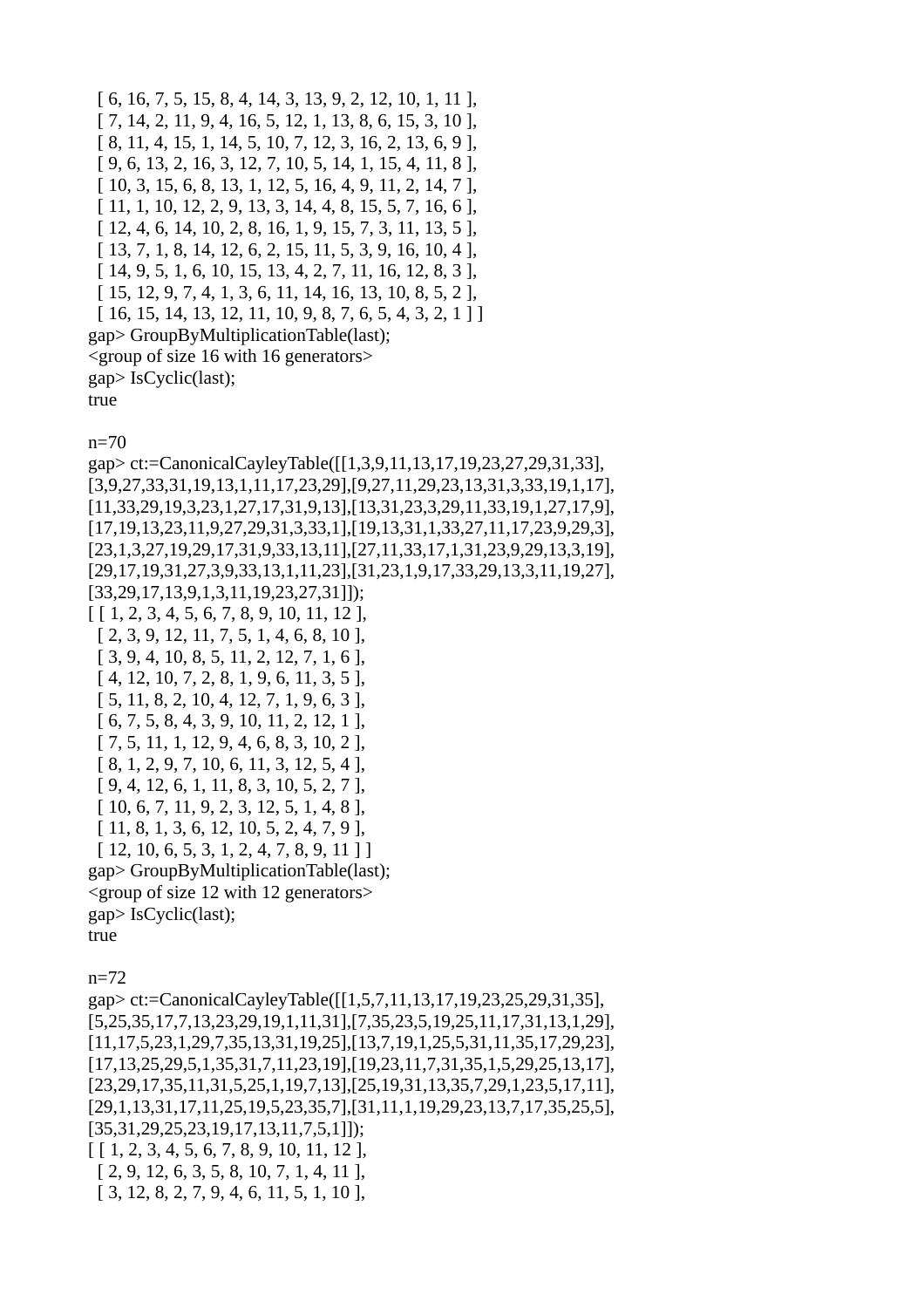$[4, 6, 2, 8, 1, 10, 3, 12, 5, 11, 7, 9]$  [ 5, 3, 7, 1, 9, 2, 11, 4, 12, 6, 10, 8 ], [ 6, 5, 9, 10, 2, 1, 12, 11, 3, 4, 8, 7 ], [ 7, 8, 4, 3, 11, 12, 1, 2, 10, 9, 5, 6 ], [ 8, 10, 6, 12, 4, 11, 2, 9, 1, 7, 3, 5 ], [ 9, 7, 11, 5, 12, 3, 10, 1, 8, 2, 6, 4 ], [ 10, 1, 5, 11, 6, 4, 9, 7, 2, 8, 12, 3 ], [ 11, 4, 1, 7, 10, 8, 5, 3, 6, 12, 9, 2 ],  $[ 12, 11, 10, 9, 8, 7, 6, 5, 4, 3, 2, 1 ]]$ gap> GroupByMultiplicationTable(last); <group of size 12 with 12 generators> gap> IsCyclic(last); false

n=74

gap> ct:=CanonicalCayleyTable([[1,3,5,7,9,11,13,15,17,19,21,23,25,27,29,31,33,35], [3,9,15,21,27,33,35,29,23,17,11,5,1,7,13,19,25,31], [5,15,25,35,29,19,9,1,11,21,31,33,23,13,3,7,17,27], [7,21,35,25,11,3,17,31,29,15,1,13,27,33,19,5,9,23], [9,27,29,11,7,25,31,13,5,23,33,15,3,21,35,17,1,19], [11,33,19,3,25,27,5,17,35,13,9,31,21,1,23,29,7,15], [13,35,9,17,31,5,21,27,1,25,23,3,29,19,7,33,15,11], [15,29,1,31,13,17,27,3,33,11,19,25,5,35,9,21,23,7], [17,23,11,29,5,35,1,33,7,27,13,21,19,15,25,9,31,3], [19,17,21,15,23,13,25,11,27,9,29,7,31,5,33,3,35,1], [21,11,31,1,33,9,23,19,13,29,3,35,7,25,17,15,27,5], [23,5,33,13,15,31,3,25,21,7,35,11,17,29,1,27,19,9], [25,1,23,27,3,21,29,5,19,31,7,17,33,9,15,35,11,13], [27,7,13,33,21,1,19,35,15,5,25,29,9,11,31,23,3,17], [29,13,3,19,35,23,7,9,25,33,17,1,15,31,27,11,5,21], [31,19,7,5,17,29,33,21,9,3,15,27,35,23,11,1,13,25], [33,25,17,9,1,7,15,23,31,35,27,19,11,3,5,13,21,29], [35,31,27,23,19,15,11,7,3,1,5,9,13,17,21,25,29,33]]);  $[ [ 1, 2, 3, 4, 5, 6, 7, 8, 9, 10, 11, 12, 13, 14, 15, 16, 17, 18 ],$  [ 2, 5, 8, 11, 14, 17, 18, 15, 12, 9, 6, 3, 1, 4, 7, 10, 13, 16 ], [ 3, 8, 13, 18, 15, 10, 5, 1, 6, 11, 16, 17, 12, 7, 2, 4, 9, 14 ], [ 4, 11, 18, 13, 6, 2, 9, 16, 15, 8, 1, 7, 14, 17, 10, 3, 5, 12 ], [ 5, 14, 15, 6, 4, 13, 16, 7, 3, 12, 17, 8, 2, 11, 18, 9, 1, 10 ], [ 6, 17, 10, 2, 13, 14, 3, 9, 18, 7, 5, 16, 11, 1, 12, 15, 4, 8 ], [ 7, 18, 5, 9, 16, 3, 11, 14, 1, 13, 12, 2, 15, 10, 4, 17, 8, 6 ], [ 8, 15, 1, 16, 7, 9, 14, 2, 17, 6, 10, 13, 3, 18, 5, 11, 12, 4 ], [ 9, 12, 6, 15, 3, 18, 1, 17, 4, 14, 7, 11, 10, 8, 13, 5, 16, 2 ], [ 10, 9, 11, 8, 12, 7, 13, 6, 14, 5, 15, 4, 16, 3, 17, 2, 18, 1 ], [ 11, 6, 16, 1, 17, 5, 12, 10, 7, 15, 2, 18, 4, 13, 9, 8, 14, 3 ], [ 12, 3, 17, 7, 8, 16, 2, 13, 11, 4, 18, 6, 9, 15, 1, 14, 10, 5 ], [ 13, 1, 12, 14, 2, 11, 15, 3, 10, 16, 4, 9, 17, 5, 8, 18, 6, 7 ], [ 14, 4, 7, 17, 11, 1, 10, 18, 8, 3, 13, 15, 5, 6, 16, 12, 2, 9 ], [ 15, 7, 2, 10, 18, 12, 4, 5, 13, 17, 9, 1, 8, 16, 14, 6, 3, 11 ], [ 16, 10, 4, 3, 9, 15, 17, 11, 5, 2, 8, 14, 18, 12, 6, 1, 7, 13 ], [ 17, 13, 9, 5, 1, 4, 8, 12, 16, 18, 14, 10, 6, 2, 3, 7, 11, 15 ], [ 18, 16, 14, 12, 10, 8, 6, 4, 2, 1, 3, 5, 7, 9, 11, 13, 15, 17 ] ] gap> GroupByMultiplicationTable(last);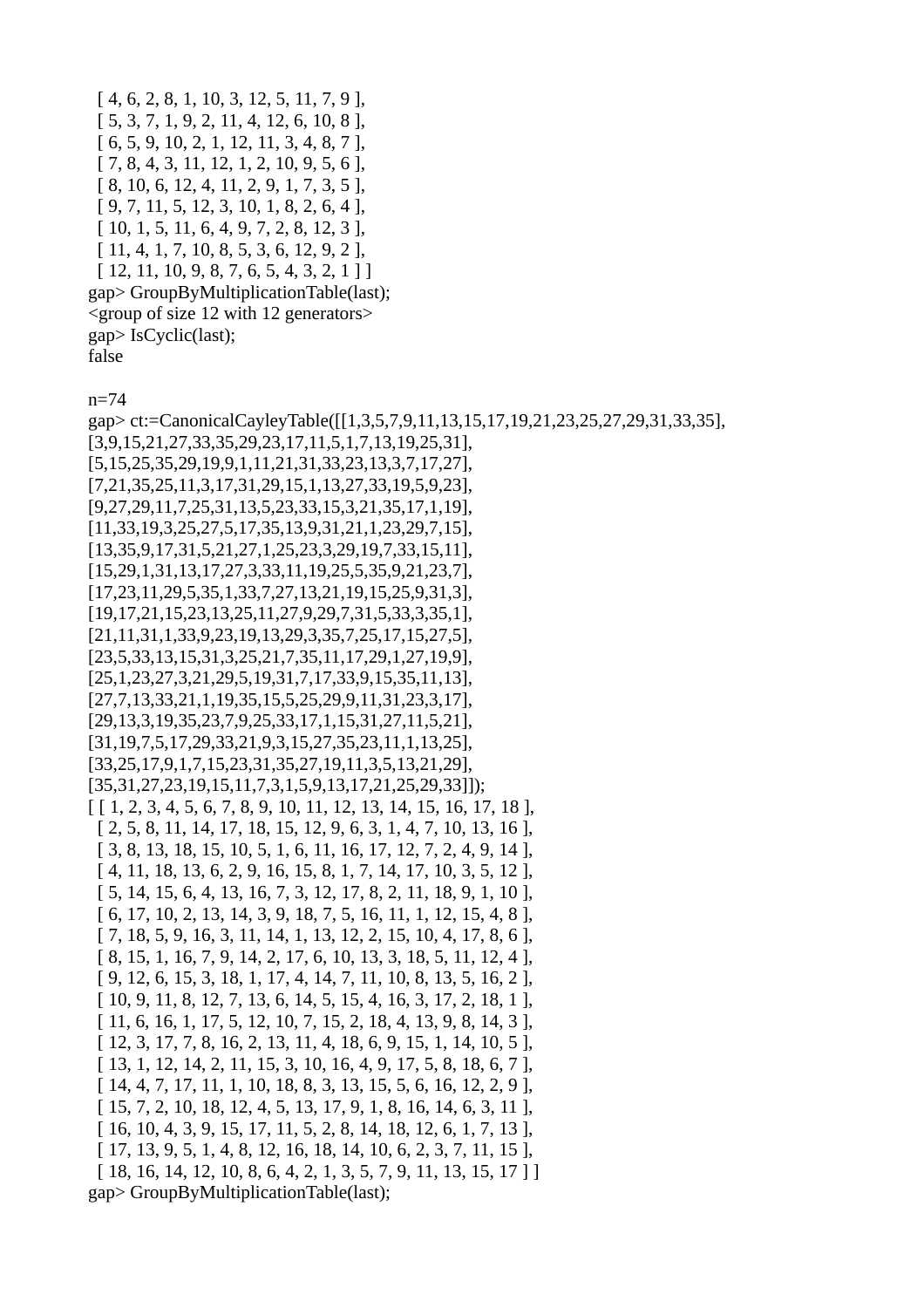<group of size 18 with 18 generators> gap> IsCyclic(last); true

n=76

gap> ct:=CanonicalCayleyTable([[1,3,5,7,9,11,13,15,17,21,23,25,27,29,31,33,35,37], [3,9,15,21,27,33,37,31,25,13,7,1,5,11,17,23,29,35], [5,15,25,35,31,21,11,1,9,29,37,27,17,7,3,13,23,33], [7,21,35,27,13,1,15,29,33,5,9,23,37,25,11,3,17,31], [9,27,31,13,5,23,35,17,1,37,21,3,15,33,25,7,11,29], [11,33,21,1,23,31,9,13,35,3,25,29,7,15,37,17,5,27], [13,37,11,15,35,9,17,33,7,31,5,21,29,3,23,27,1,25], [15,31,1,29,17,13,33,3,27,11,35,5,25,21,9,37,7,23], [17,25,9,33,1,35,7,27,15,23,11,31,3,37,5,29,13,21], [21,13,29,5,37,3,31,11,23,15,27,7,35,1,33,9,25,17], [23,7,37,9,21,25,5,35,11,27,3,33,13,17,29,1,31,15], [25,1,27,23,3,29,21,5,31,7,33,17,9,35,15,11,37,13], [27,5,17,37,15,7,29,25,3,35,13,9,31,23,1,21,33,11], [29,11,7,25,33,15,3,21,37,1,17,35,23,5,13,31,27,9], [31,17,3,11,25,37,23,9,5,33,29,15,1,13,27,35,21,7], [33,23,13,3,7,17,27,37,29,9,1,11,21,31,35,25,15,5], [35,29,23,17,11,5,1,7,13,25,31,37,33,27,21,15,9,3], [37,35,33,31,29,27,25,23,21,17,15,13,11,9,7,5,3,1]]);  $[ [ 1, 2, 3, 4, 5, 6, 7, 8, 9, 10, 11, 12, 13, 14, 15, 16, 17, 18 ],$  [ 2, 5, 8, 10, 13, 16, 18, 15, 12, 7, 4, 1, 3, 6, 9, 11, 14, 17 ], [ 3, 8, 12, 17, 15, 10, 6, 1, 5, 14, 18, 13, 9, 4, 2, 7, 11, 16 ], [ 4, 10, 17, 13, 7, 1, 8, 14, 16, 3, 5, 11, 18, 12, 6, 2, 9, 15 ], [ 5, 13, 15, 7, 3, 11, 17, 9, 1, 18, 10, 2, 8, 16, 12, 4, 6, 14 ], [ 6, 16, 10, 1, 11, 15, 5, 7, 17, 2, 12, 14, 4, 8, 18, 9, 3, 13 ], [ 7, 18, 6, 8, 17, 5, 9, 16, 4, 15, 3, 10, 14, 2, 11, 13, 1, 12 ], [ 8, 15, 1, 14, 9, 7, 16, 2, 13, 6, 17, 3, 12, 10, 5, 18, 4, 11 ], [ 9, 12, 5, 16, 1, 17, 4, 13, 8, 11, 6, 15, 2, 18, 3, 14, 7, 10 ], [ 10, 7, 14, 3, 18, 2, 15, 6, 11, 8, 13, 4, 17, 1, 16, 5, 12, 9 ], [ 11, 4, 18, 5, 10, 12, 3, 17, 6, 13, 2, 16, 7, 9, 14, 1, 15, 8 ], [ 12, 1, 13, 11, 2, 14, 10, 3, 15, 4, 16, 9, 5, 17, 8, 6, 18, 7 ], [ 13, 3, 9, 18, 8, 4, 14, 12, 2, 17, 7, 5, 15, 11, 1, 10, 16, 6 ], [ 14, 6, 4, 12, 16, 8, 2, 10, 18, 1, 9, 17, 11, 3, 7, 15, 13, 5 ], [ 15, 9, 2, 6, 12, 18, 11, 5, 3, 16, 14, 8, 1, 7, 13, 17, 10, 4 ], [ 16, 11, 7, 2, 4, 9, 13, 18, 14, 5, 1, 6, 10, 15, 17, 12, 8, 3 ], [ 17, 14, 11, 9, 6, 3, 1, 4, 7, 12, 15, 18, 16, 13, 10, 8, 5, 2 ], [ 18, 17, 16, 15, 14, 13, 12, 11, 10, 9, 8, 7, 6, 5, 4, 3, 2, 1 ] ] gap> GroupByMultiplicationTable(last); <group of size 18 with 18 generators> gap> IsCyclic(last); true

n=78

gap> ct:=CanonicalCayleyTable([[1,5,7,11,17,19,23,25,29,31,35,37], [5,25,35,23,7,17,37,31,11,1,19,29],[7,35,29,1,37,23,5,19,31,17,11,25], [11,23,1,35,31,25,19,37,7,29,5,17],[17,7,37,31,23,11,1,35,25,19,29,5], [19,17,23,25,11,29,31,7,5,35,37,1],[23,37,5,19,1,31,17,29,35,11,25,7],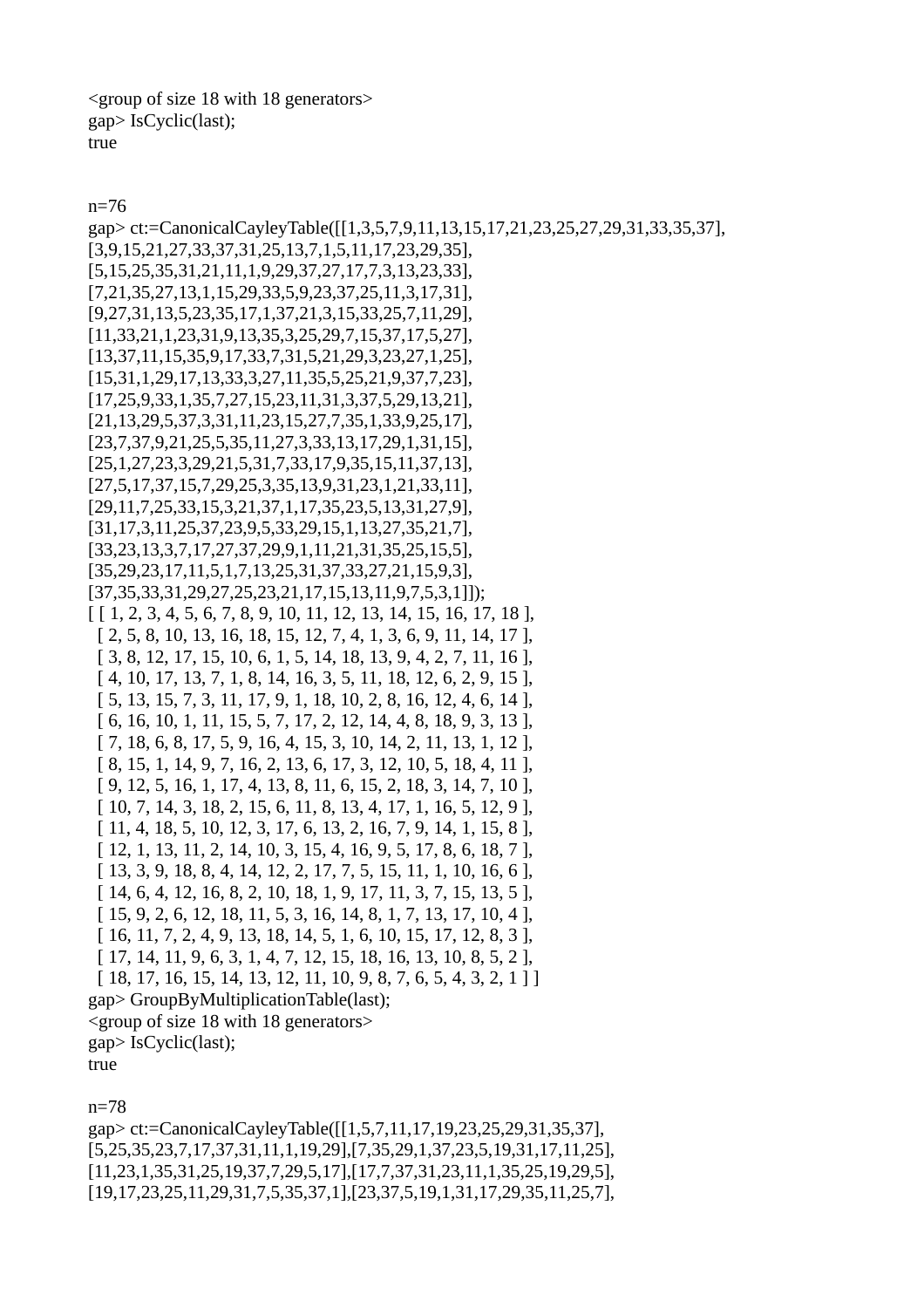```
[25,31,19,37,35,7,29,1,23,5,17,11],[29,11,31,7,25,5,35,23,17,37,1,19],
[31,1,17,29,19,35,11,5,37,25,7,23],[35,19,11,5,29,37,25,17,1,7,23,31],
[37,29,25,17,5,1,7,11,19,23,31,35]]); 
[ [ 1, 2, 3, 4, 5, 6, 7, 8, 9, 10, 11, 12 ], 
  [ 2, 8, 11, 7, 3, 5, 12, 10, 4, 1, 6, 9 ], 
  [ 3, 11, 9, 1, 12, 7, 2, 6, 10, 5, 4, 8 ], 
  [ 4, 7, 1, 11, 10, 8, 6, 12, 3, 9, 2, 5 ], 
  [ 5, 3, 12, 10, 7, 4, 1, 11, 8, 6, 9, 2 ], 
  [ 6, 5, 7, 8, 4, 9, 10, 3, 2, 11, 12, 1 ], 
  [ 7, 12, 2, 6, 1, 10, 5, 9, 11, 4, 8, 3 ], 
  [ 8, 10, 6, 12, 11, 3, 9, 1, 7, 2, 5, 4 ], 
  [ 9, 4, 10, 3, 8, 2, 11, 7, 5, 12, 1, 6 ], 
  [ 10, 1, 5, 9, 6, 11, 4, 2, 12, 8, 3, 7 ], 
  [ 11, 6, 4, 2, 9, 12, 8, 5, 1, 3, 7, 10 ], 
 [12, 9, 8, 5, 2, 1, 3, 4, 6, 7, 10, 11]gap> GroupByMultiplicationTable(last); 
<group of size 12 with 12 generators> 
gap> IsCyclic(last); 
true
```
n=80

```
gap> ct:=CanonicalCayleyTable([[1,3,7,9,11,13,17,19,21,23,27,29,31,33,37,39],
[3,9,21,27,33,39,29,23,17,11,1,7,13,19,31,37],[7,21,31,17,3,11,39,27,13,1,29,37,23,9,19,33],
[9,27,17,1,19,37,7,11,29,33,3,21,39,23,13,31],[11,33,3,19,39,17,27,31,9,13,23,1,21,37,7,29],
[13,39,11,37,17,9,19,7,33,21,31,23,3,29,1,27],[17,29,39,7,27,19,31,3,37,9,21,13,33,1,11,23],
[19,23,27,11,31,7,3,39,1,37,33,9,29,13,17,21],[21,17,13,29,9,33,37,1,39,3,7,31,11,27,23,19],
[23,11,1,33,13,21,9,37,3,31,19,27,7,39,29,17],[27,1,29,3,23,31,21,33,7,19,9,17,37,11,39,13],
[29,7,37,21,1,23,13,9,31,27,17,39,19,3,33,11],[31,13,23,39,21,3,33,29,11,7,37,19,1,17,27,9],
[33,19,9,23,37,29,1,13,27,39,11,3,17,31,21,7],[37,31,19,13,7,1,11,17,23,29,39,33,27,21,9,3],
[39,37,33,31,29,27,23,21,19,17,13,11,9,7,3,1]]); 
[ [ 1, 2, 3, 4, 5, 6, 7, 8, 9, 10, 11, 12, 13, 14, 15, 16 ], 
  [ 2, 4, 9, 11, 14, 16, 12, 10, 7, 5, 1, 3, 6, 8, 13, 15 ], 
  [ 3, 9, 13, 7, 2, 5, 16, 11, 6, 1, 12, 15, 10, 4, 8, 14 ], 
  [ 4, 11, 7, 1, 8, 15, 3, 5, 12, 14, 2, 9, 16, 10, 6, 13 ], 
  [ 5, 14, 2, 8, 16, 7, 11, 13, 4, 6, 10, 1, 9, 15, 3, 12 ], 
  [ 6, 16, 5, 15, 7, 4, 8, 3, 14, 9, 13, 10, 2, 12, 1, 11 ], 
  [ 7, 12, 16, 3, 11, 8, 13, 2, 15, 4, 9, 6, 14, 1, 5, 10 ], 
  [ 8, 10, 11, 5, 13, 3, 2, 16, 1, 15, 14, 4, 12, 6, 7, 9 ], 
  [ 9, 7, 6, 12, 4, 14, 15, 1, 16, 2, 3, 13, 5, 11, 10, 8 ], 
  [ 10, 5, 1, 14, 6, 9, 4, 15, 2, 13, 8, 11, 3, 16, 12, 7 ], 
  [ 11, 1, 12, 2, 10, 13, 9, 14, 3, 8, 4, 7, 15, 5, 16, 6 ], 
  [ 12, 3, 15, 9, 1, 10, 6, 4, 13, 11, 7, 16, 8, 2, 14, 5 ], 
  [ 13, 6, 10, 16, 9, 2, 14, 12, 5, 3, 15, 8, 1, 7, 11, 4 ], 
  [ 14, 8, 4, 10, 15, 12, 1, 6, 11, 16, 5, 2, 7, 13, 9, 3 ], 
  [ 15, 13, 8, 6, 3, 1, 5, 7, 10, 12, 16, 14, 11, 9, 4, 2 ], 
  [ 16, 15, 14, 13, 12, 11, 10, 9, 8, 7, 6, 5, 4, 3, 2, 1 ] ] 
gap> GroupByMultiplicationTable(last); 
<group of size 16 with 16 generators> 
gap> IsCyclic(last); 
false
```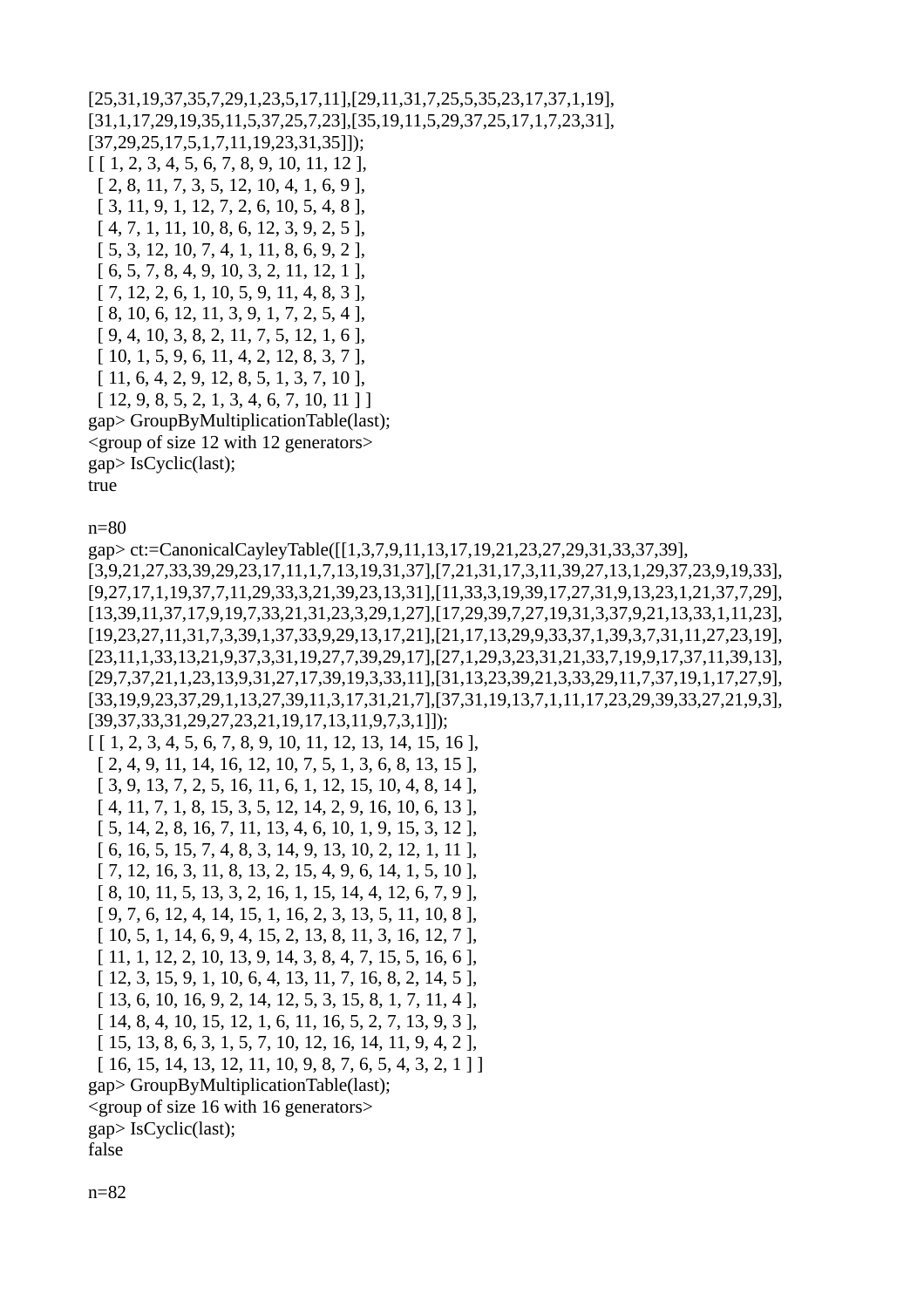gap> ct:=CanonicalCayleyTable([[1,3,5,7,9,11,13,15,17,19,21,23,25,27,29,31,33,35,37,39], [3,9,15,21,27,33,39,37,31,25,19,13,7,1,5,11,17,23,29,35], [5,15,25,35,37,27,17,7,3,13,23,33,39,29,19,9,1,11,21,31], [7,21,35,33,19,5,9,23,37,31,17,3,11,25,39,29,15,1,13,27], [9,27,37,19,1,17,35,29,11,7,25,39,21,3,15,33,31,13,5,23], [11,33,27,5,17,39,21,1,23,37,15,7,29,31,9,13,35,25,3,19], [13,39,17,9,35,21,5,31,25,1,27,29,3,23,33,7,19,37,11,15], [15,37,7,23,29,1,31,21,9,39,13,17,35,5,25,27,3,33,19,11], [17,31,3,37,11,23,25,9,39,5,29,19,15,33,1,35,13,21,27,7], [19,25,13,31,7,37,1,39,5,33,11,27,17,21,23,15,29,9,35,3], [21,19,23,17,25,15,27,13,29,11,31,9,33,7,35,5,37,3,39,1], [23,13,33,3,39,7,29,17,19,27,9,37,1,35,11,25,21,15,31,5], [25,7,39,11,21,29,3,35,15,17,33,1,31,19,13,37,5,27,23,9], [27,1,29,25,3,31,23,5,33,21,7,35,19,9,37,17,11,39,15,13], [29,5,19,39,15,9,33,25,1,23,35,11,13,37,21,3,27,31,7,17], [31,11,9,29,33,13,7,27,35,15,5,25,37,17,3,23,39,19,1,21], [33,17,1,15,31,35,19,3,13,29,37,21,5,11,27,39,23,7,9,25], [35,23,11,1,13,25,37,33,21,9,3,15,27,39,31,19,7,5,17,29], [37,29,21,13,5,3,11,19,27,35,39,31,23,15,7,1,9,17,25,33], [39,35,31,27,23,19,15,11,7,3,1,5,9,13,17,21,25,29,33,37]]); [ [ 1, 2, 3, 4, 5, 6, 7, 8, 9, 10, 11, 12, 13, 14, 15, 16, 17, 18, 19, 20 ], [ 2, 5, 8, 11, 14, 17, 20, 19, 16, 13, 10, 7, 4, 1, 3, 6, 9, 12, 15, 18 ], [ 3, 8, 13, 18, 19, 14, 9, 4, 2, 7, 12, 17, 20, 15, 10, 5, 1, 6, 11, 16 ], [ 4, 11, 18, 17, 10, 3, 5, 12, 19, 16, 9, 2, 6, 13, 20, 15, 8, 1, 7, 14 ], [ 5, 14, 19, 10, 1, 9, 18, 15, 6, 4, 13, 20, 11, 2, 8, 17, 16, 7, 3, 12 ], [ 6, 17, 14, 3, 9, 20, 11, 1, 12, 19, 8, 4, 15, 16, 5, 7, 18, 13, 2, 10 ], [ 7, 20, 9, 5, 18, 11, 3, 16, 13, 1, 14, 15, 2, 12, 17, 4, 10, 19, 6, 8 ], [ 8, 19, 4, 12, 15, 1, 16, 11, 5, 20, 7, 9, 18, 3, 13, 14, 2, 17, 10, 6 ], [ 9, 16, 2, 19, 6, 12, 13, 5, 20, 3, 15, 10, 8, 17, 1, 18, 7, 11, 14, 4 ], [ 10, 13, 7, 16, 4, 19, 1, 20, 3, 17, 6, 14, 9, 11, 12, 8, 15, 5, 18, 2 ], [ 11, 10, 12, 9, 13, 8, 14, 7, 15, 6, 16, 5, 17, 4, 18, 3, 19, 2, 20, 1 ], [ 12, 7, 17, 2, 20, 4, 15, 9, 10, 14, 5, 19, 1, 18, 6, 13, 11, 8, 16, 3 ], [ 13, 4, 20, 6, 11, 15, 2, 18, 8, 9, 17, 1, 16, 10, 7, 19, 3, 14, 12, 5 ], [ 14, 1, 15, 13, 2, 16, 12, 3, 17, 11, 4, 18, 10, 5, 19, 9, 6, 20, 8, 7 ], [ 15, 3, 10, 20, 8, 5, 17, 13, 1, 12, 18, 6, 7, 19, 11, 2, 14, 16, 4, 9 ], [ 16, 6, 5, 15, 17, 7, 4, 14, 18, 8, 3, 13, 19, 9, 2, 12, 20, 10, 1, 11 ], [ 17, 9, 1, 8, 16, 18, 10, 2, 7, 15, 19, 11, 3, 6, 14, 20, 12, 4, 5, 13 ], [ 18, 12, 6, 1, 7, 13, 19, 17, 11, 5, 2, 8, 14, 20, 16, 10, 4, 3, 9, 15 ], [ 19, 15, 11, 7, 3, 2, 6, 10, 14, 18, 20, 16, 12, 8, 4, 1, 5, 9, 13, 17 ], [ 20, 18, 16, 14, 12, 10, 8, 6, 4, 2, 1, 3, 5, 7, 9, 11, 13, 15, 17, 19 ] ] gap> GroupByMultiplicationTable(last); <group of size 20 with 20 generators> gap> IsCyclic(last); true

n=84 gap> ct:=CanonicalCayleyTable([[1,5,11,13,17,19,23,25,29,31,37,41], [5,25,29,19,1,11,31,41,23,13,17,37],[11,29,37,25,19,41,1,23,17,5,13,31], [13,19,25,1,31,5,37,11,41,17,23,29],[17,1,19,31,37,13,29,5,11,23,41,25], [19,11,41,5,13,25,17,29,37,1,31,23],[23,31,1,37,29,17,25,13,5,41,11,19], [25,41,23,11,5,29,13,37,31,19,1,17],[29,23,17,41,11,37,5,31,1,25,19,13], [31,13,5,17,23,1,41,19,25,37,29,11],[37,17,13,23,41,31,11,1,19,29,25,5],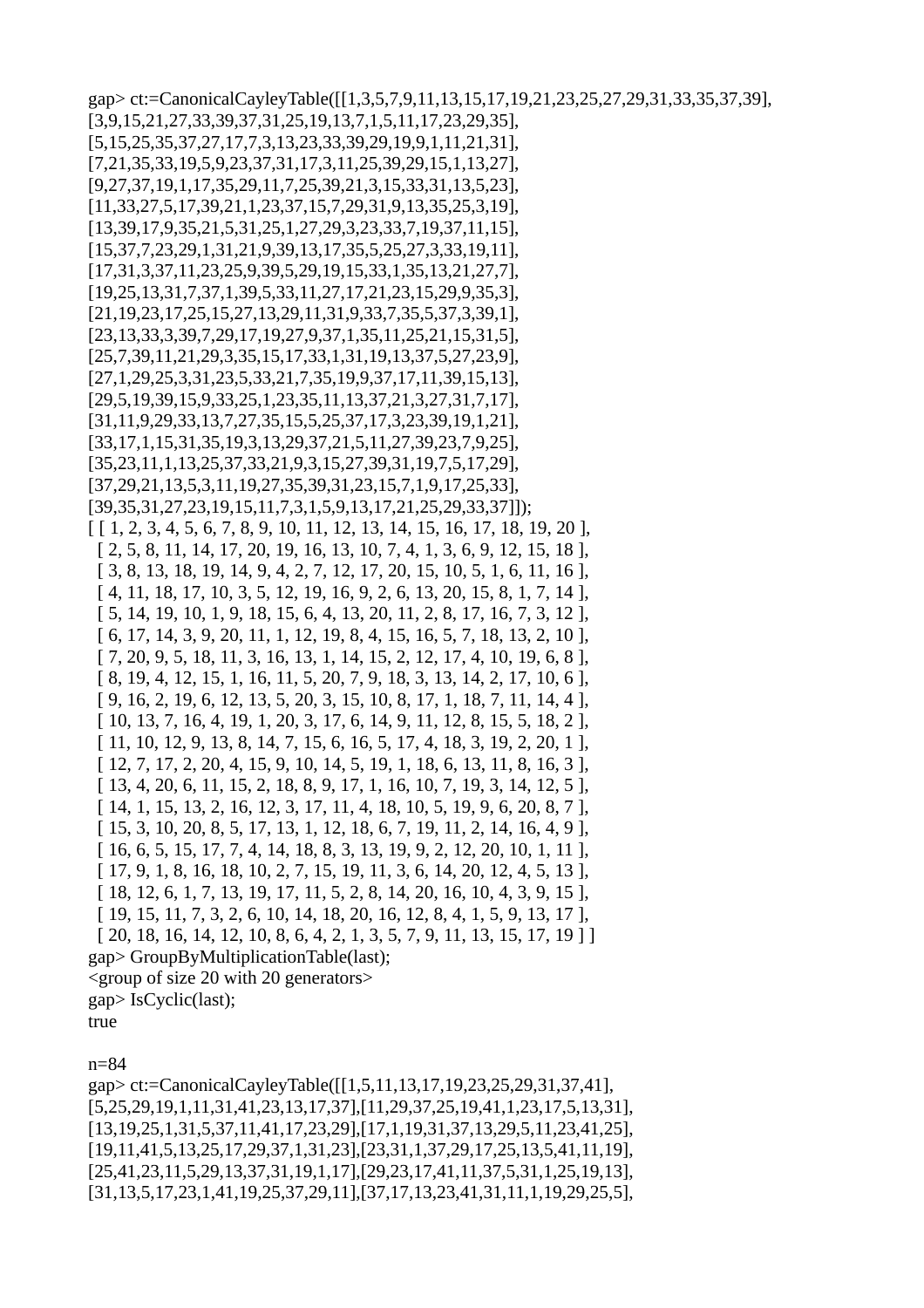```
[41,37,31,29,25,23,19,17,13,11,5,1]]); 
[ [ 1, 2, 3, 4, 5, 6, 7, 8, 9, 10, 11, 12 ], [ 2, 8, 9, 6, 1, 3, 10, 12, 7, 4, 5, 11 ], 
  [ 3, 9, 11, 8, 6, 12, 1, 7, 5, 2, 4, 10 ], 
  [ 4, 6, 8, 1, 10, 2, 11, 3, 12, 5, 7, 9 ], 
  [ 5, 1, 6, 10, 11, 4, 9, 2, 3, 7, 12, 8 ], 
  [ 6, 3, 12, 2, 4, 8, 5, 9, 11, 1, 10, 7 ], 
  [ 7, 10, 1, 11, 9, 5, 8, 4, 2, 12, 3, 6 ], 
  [ 8, 12, 7, 3, 2, 9, 4, 11, 10, 6, 1, 5 ], 
  [ 9, 7, 5, 12, 3, 11, 2, 10, 1, 8, 6, 4 ], 
  [ 10, 4, 2, 5, 7, 1, 12, 6, 8, 11, 9, 3 ], 
  [ 11, 5, 4, 7, 12, 10, 3, 1, 6, 9, 8, 2 ], 
 [ 12, 11, 10, 9, 8, 7, 6, 5, 4, 3, 2, 1 ]]gap> GroupByMultiplicationTable(last); 
<group of size 12 with 12 generators> 
gap> IsCyclic(last);
```
false

n=86

gap> ct:=CanonicalCayleyTable([[1,3,5,7,9,11,13,15,17,19,21,23,25,27,29,31,33,35,37,39,41], [3,9,15,21,27,33,39,41,35,29,23,17,11,5,1,7,13,19,25,31,37], [5,15,25,35,41,31,21,11,1,9,19,29,39,37,27,17,7,3,13,23,33], [7,21,35,37,23,9,5,19,33,39,25,11,3,17,31,41,27,13,1,15,29], [9,27,41,23,5,13,31,37,19,1,17,35,33,15,3,21,39,29,11,7,25], [11,33,31,9,13,35,29,7,15,37,27,5,17,39,25,3,19,41,23,1,21], [13,39,21,5,31,29,3,23,37,11,15,41,19,7,33,27,1,25,35,9,17], [15,41,11,19,37,7,23,33,3,27,29,1,31,25,5,35,21,9,39,17,13], [17,35,1,33,19,15,37,3,31,21,13,39,5,29,23,11,41,7,27,25,9], [19,29,9,39,1,37,11,27,21,17,31,7,41,3,35,13,25,23,15,33,5], [21,23,19,25,17,27,15,29,13,31,11,33,9,35,7,37,5,39,3,41,1], [23,17,29,11,35,5,41,1,39,7,33,13,27,19,21,25,15,31,9,37,3], [25,11,39,3,33,17,19,31,5,41,9,27,23,13,37,1,35,15,21,29,7], [27,5,37,17,15,39,7,25,29,3,35,19,13,41,9,23,31,1,33,21,11], [29,1,27,31,3,25,33,5,23,35,7,21,37,9,19,39,11,17,41,13,15], [31,7,17,41,21,3,27,35,11,13,37,25,1,23,39,15,9,33,29,5,19], [33,13,7,27,39,19,1,21,41,25,5,15,35,31,11,9,29,37,17,3,23], [35,19,3,13,29,41,25,9,7,23,39,31,15,1,17,33,37,21,5,11,27], [37,25,13,1,11,23,35,39,27,15,3,9,21,33,41,29,17,5,7,19,31], [39,31,23,15,7,1,9,17,25,33,41,37,29,21,13,5,3,11,19,27,35], [41,37,33,29,25,21,17,13,9,5,1,3,7,11,15,19,23,27,31,35,39]]); [ [ 1, 2, 3, 4, 5, 6, 7, 8, 9, 10, 11, 12, 13, 14, 15, 16, 17, 18, 19, 20, 21 ], [ 2, 5, 8, 11, 14, 17, 20, 21, 18, 15, 12, 9, 6, 3, 1, 4, 7, 10, 13, 16, 19 ], [ 3, 8, 13, 18, 21, 16, 11, 6, 1, 5, 10, 15, 20, 19, 14, 9, 4, 2, 7, 12, 17 ], [ 4, 11, 18, 19, 12, 5, 3, 10, 17, 20, 13, 6, 2, 9, 16, 21, 14, 7, 1, 8, 15 ], [ 5, 14, 21, 12, 3, 7, 16, 19, 10, 1, 9, 18, 17, 8, 2, 11, 20, 15, 6, 4, 13 ], [ 6, 17, 16, 5, 7, 18, 15, 4, 8, 19, 14, 3, 9, 20, 13, 2, 10, 21, 12, 1, 11 ], [ 7, 20, 11, 3, 16, 15, 2, 12, 19, 6, 8, 21, 10, 4, 17, 14, 1, 13, 18, 5, 9 ], [ 8, 21, 6, 10, 19, 4, 12, 17, 2, 14, 15, 1, 16, 13, 3, 18, 11, 5, 20, 9, 7 ], [ 9, 18, 1, 17, 10, 8, 19, 2, 16, 11, 7, 20, 3, 15, 12, 6, 21, 4, 14, 13, 5 ], [ 10, 15, 5, 20, 1, 19, 6, 14, 11, 9, 16, 4, 21, 2, 18, 7, 13, 12, 8, 17, 3 ], [ 11, 12, 10, 13, 9, 14, 8, 15, 7, 16, 6, 17, 5, 18, 4, 19, 3, 20, 2, 21, 1 ], [ 12, 9, 15, 6, 18, 3, 21, 1, 20, 4, 17, 7, 14, 10, 11, 13, 8, 16, 5, 19, 2 ],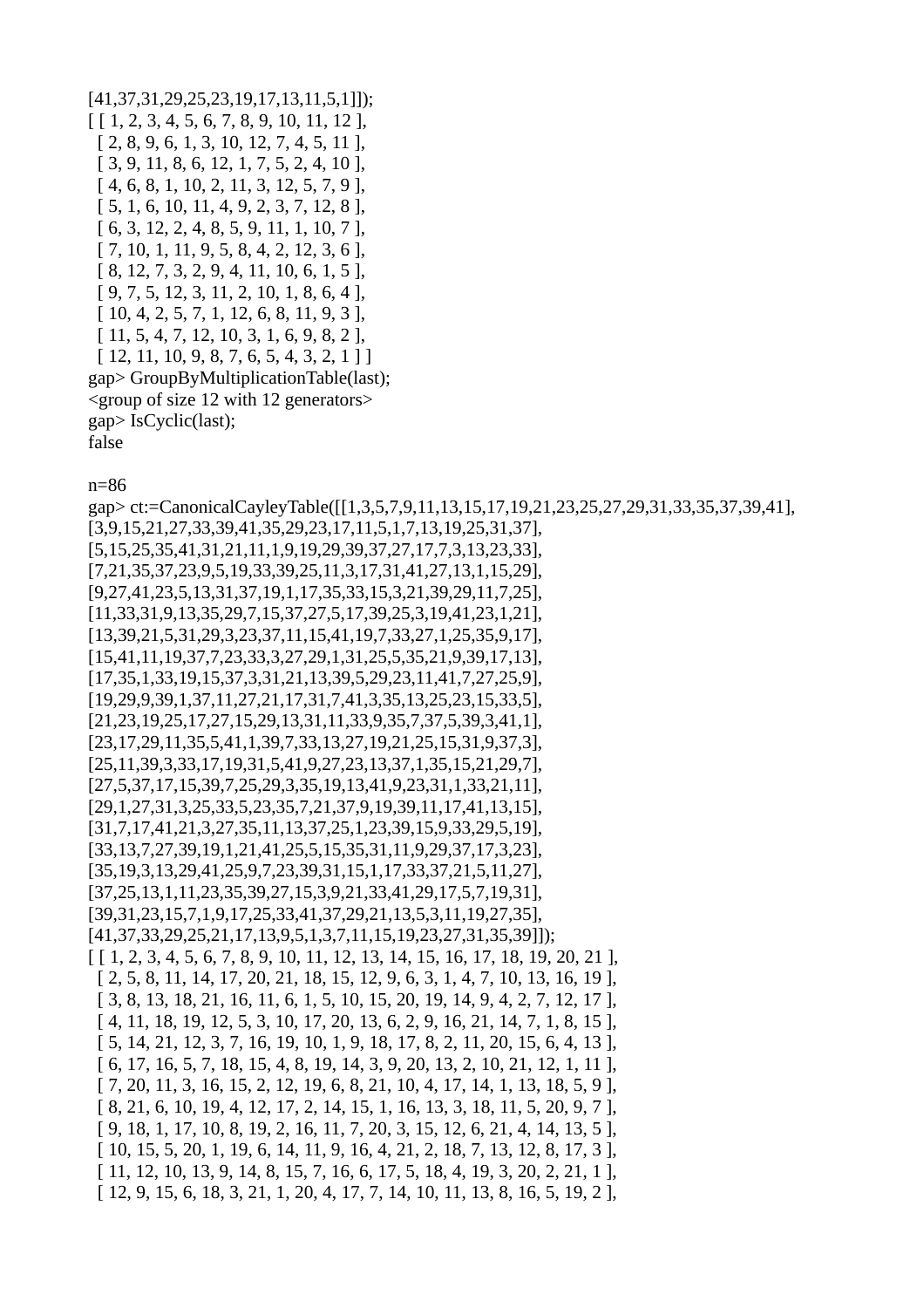[ 13, 6, 20, 2, 17, 9, 10, 16, 3, 21, 5, 14, 12, 7, 19, 1, 18, 8, 11, 15, 4 ], [ 14, 3, 19, 9, 8, 20, 4, 13, 15, 2, 18, 10, 7, 21, 5, 12, 16, 1, 17, 11, 6 ], [ 15, 1, 14, 16, 2, 13, 17, 3, 12, 18, 4, 11, 19, 5, 10, 20, 6, 9, 21, 7, 8 ], [ 16, 4, 9, 21, 11, 2, 14, 18, 6, 7, 19, 13, 1, 12, 20, 8, 5, 17, 15, 3, 10 ], [ 17, 7, 4, 14, 20, 10, 1, 11, 21, 13, 3, 8, 18, 16, 6, 5, 15, 19, 9, 2, 12 ], [ 18, 10, 2, 7, 15, 21, 13, 5, 4, 12, 20, 16, 8, 1, 9, 17, 19, 11, 3, 6, 14 ], [ 19, 13, 7, 1, 6, 12, 18, 20, 14, 8, 2, 5, 11, 17, 21, 15, 9, 3, 4, 10, 16 ], [ 20, 16, 12, 8, 4, 1, 5, 9, 13, 17, 21, 19, 15, 11, 7, 3, 2, 6, 10, 14, 18 ], [ 21, 19, 17, 15, 13, 11, 9, 7, 5, 3, 1, 2, 4, 6, 8, 10, 12, 14, 16, 18, 20 ] ]

gap> GroupByMultiplicationTable(last); <group of size 21 with 21 generators> gap> IsCyclic(last); true

n=88

gap> ct:=CanonicalCayleyTable([[1,3,5,7,9,13,15,17,19,21,23,25,27,29,31,35,37,39,41,43], [3,9,15,21,27,39,43,37,31,25,19,13,7,1,5,17,23,29,35,41], [5,15,25,35,43,23,13,3,7,17,27,37,41,31,21,1,9,19,29,39], [7,21,35,39,25,3,17,31,43,29,15,1,13,27,41,19,5,9,23,37], [9,27,43,25,7,29,41,23,5,13,31,39,21,3,15,37,19,1,17,35], [13,39,23,3,29,7,19,43,17,9,35,27,1,25,37,15,41,21,5,31], [15,43,13,17,41,19,39,9,21,37,7,23,35,5,25,3,27,31,1,29], [17,37,3,31,23,43,9,25,29,5,39,15,19,35,1,21,13,41,7,27], [19,31,7,43,5,17,21,29,9,41,3,35,15,23,27,39,1,37,13,25], [21,25,17,29,13,9,37,5,41,1,43,3,39,7,35,31,15,27,19,23], [23,19,27,15,31,35,7,39,3,43,1,41,5,37,9,13,29,17,25,21], [25,13,37,1,39,27,23,15,35,3,41,9,29,21,17,5,43,7,31,19], [27,7,41,13,21,1,35,19,15,39,5,29,25,9,43,23,31,3,37,17], [29,1,31,27,3,25,5,35,23,7,37,21,9,39,19,41,17,13,43,15], [31,5,21,41,15,37,25,1,27,35,9,17,43,19,7,29,3,23,39,13], [35,17,1,19,37,15,3,21,39,31,13,5,23,41,29,7,25,43,27,9], [37,23,9,5,19,41,27,13,1,15,29,43,31,17,3,25,39,35,21,7], [39,29,19,9,1,21,31,41,37,27,17,7,3,13,23,43,35,25,15,5], [41,35,29,23,17,5,1,7,13,19,25,31,37,43,39,27,21,15,9,3], [43,41,39,37,35,31,29,27,25,23,21,19,17,15,13,9,7,5,3,1]]); [ [ 1, 2, 3, 4, 5, 6, 7, 8, 9, 10, 11, 12, 13, 14, 15, 16, 17, 18, 19, 20 ], [ 2, 5, 7, 10, 13, 18, 20, 17, 15, 12, 9, 6, 4, 1, 3, 8, 11, 14, 16, 19 ], [ 3, 7, 12, 16, 20, 11, 6, 2, 4, 8, 13, 17, 19, 15, 10, 1, 5, 9, 14, 18 ],  $[4, 10, 16, 18, 12, 2, 8, 15, 20, 14, 7, 1, 6, 13, 19, 9, 3, 5, 11, 17]$  [ 5, 13, 20, 12, 4, 14, 19, 11, 3, 6, 15, 18, 10, 2, 7, 17, 9, 1, 8, 16 ], [ 6, 18, 11, 2, 14, 4, 9, 20, 8, 5, 16, 13, 1, 12, 17, 7, 19, 10, 3, 15 ], [ 7, 20, 6, 8, 19, 9, 18, 5, 10, 17, 4, 11, 16, 3, 12, 2, 13, 15, 1, 14 ], [ 8, 17, 2, 15, 11, 20, 5, 12, 14, 3, 18, 7, 9, 16, 1, 10, 6, 19, 4, 13 ], [ 9, 15, 4, 20, 3, 8, 10, 14, 5, 19, 2, 16, 7, 11, 13, 18, 1, 17, 6, 12 ], [ 10, 12, 8, 14, 6, 5, 17, 3, 19, 1, 20, 2, 18, 4, 16, 15, 7, 13, 9, 11 ], [ 11, 9, 13, 7, 15, 16, 4, 18, 2, 20, 1, 19, 3, 17, 5, 6, 14, 8, 12, 10 ], [ 12, 6, 17, 1, 18, 13, 11, 7, 16, 2, 19, 5, 14, 10, 8, 3, 20, 4, 15, 9 ], [ 13, 4, 19, 6, 10, 1, 16, 9, 7, 18, 3, 14, 12, 5, 20, 11, 15, 2, 17, 8 ], [ 14, 1, 15, 13, 2, 12, 3, 16, 11, 4, 17, 10, 5, 18, 9, 19, 8, 6, 20, 7 ], [ 15, 3, 10, 19, 7, 17, 12, 1, 13, 16, 5, 8, 20, 9, 4, 14, 2, 11, 18, 6 ], [ 16, 8, 1, 9, 17, 7, 2, 10, 18, 15, 6, 3, 11, 19, 14, 4, 12, 20, 13, 5 ],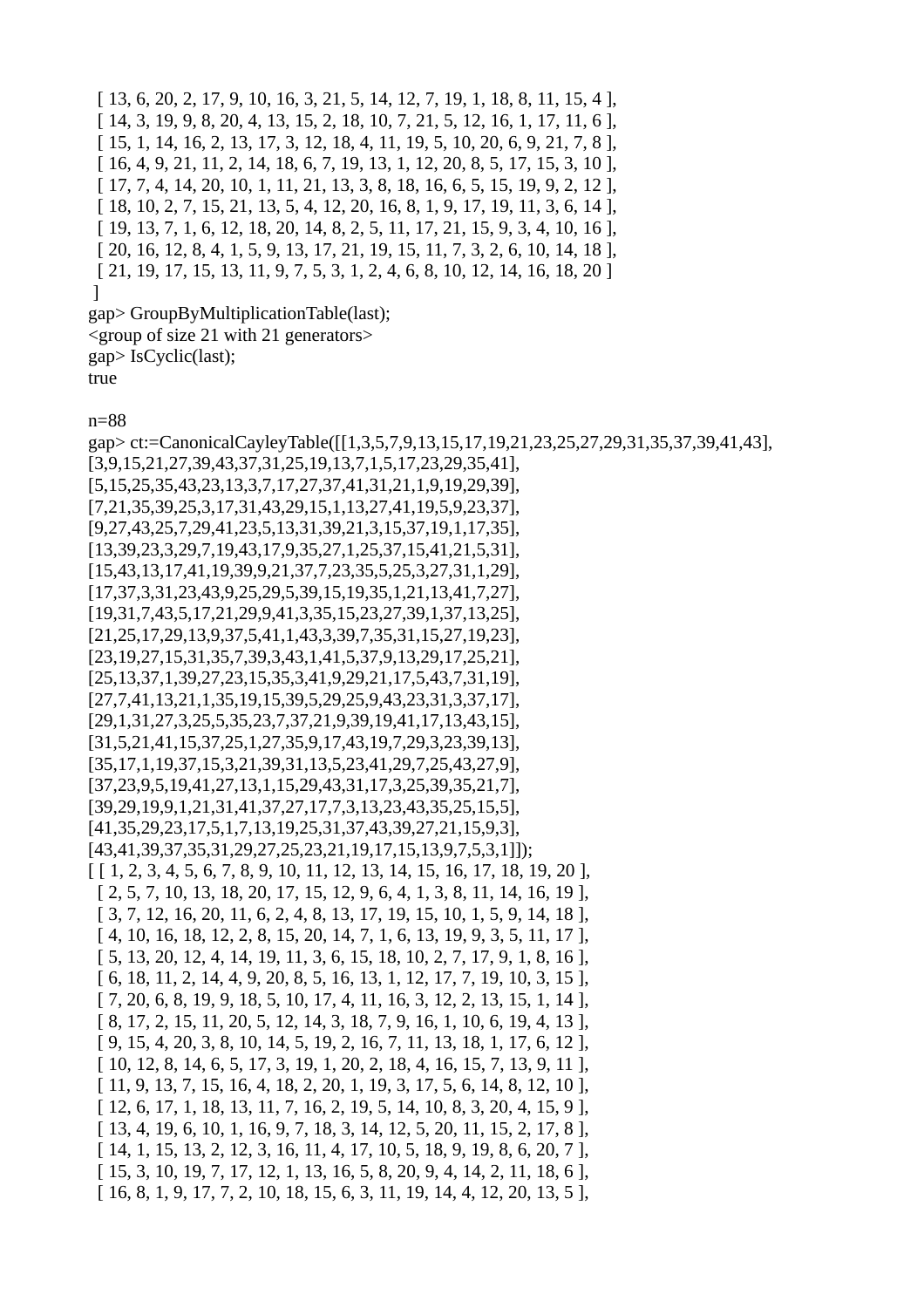[ 17, 11, 5, 3, 9, 19, 13, 6, 1, 7, 14, 20, 15, 8, 2, 12, 18, 16, 10, 4 ], [ 18, 14, 9, 5, 1, 10, 15, 19, 17, 13, 8, 4, 2, 6, 11, 20, 16, 12, 7, 3 ], [ 19, 16, 14, 11, 8, 3, 1, 4, 6, 9, 12, 15, 17, 20, 18, 13, 10, 7, 5, 2 ], [ 20, 19, 18, 17, 16, 15, 14, 13, 12, 11, 10, 9, 8, 7, 6, 5, 4, 3, 2, 1 ] ] gap> GroupByMultiplicationTable(last); <group of size 20 with 20 generators> gap> IsCyclic(last); false

n=90

gap> ct:=CanonicalCayleyTable([[1,7,11,13,17,19,23,29,31,37,41,43], [7,41,13,1,29,43,19,23,37,11,17,31],[11,13,31,37,7,29,17,41,19,43,1,23], [13,1,37,11,41,23,29,17,43,31,7,19],[17,29,7,41,19,37,31,43,13,1,23,11], [19,43,29,23,37,1,13,11,41,17,31,7],[23,19,17,29,31,13,11,37,7,41,43,1], [29,23,41,17,43,11,37,31,1,7,19,13],[31,37,19,43,13,41,7,1,29,23,11,17], [37,11,43,31,1,17,41,7,23,19,13,29],[41,17,1,7,23,31,43,19,11,13,29,37], [43,31,23,19,11,7,1,13,17,29,37,41]]); [ [ 1, 2, 3, 4, 5, 6, 7, 8, 9, 10, 11, 12 ], [ 2, 11, 4, 1, 8, 12, 6, 7, 10, 3, 5, 9 ], [ 3, 4, 9, 10, 2, 8, 5, 11, 6, 12, 1, 7 ], [ 4, 1, 10, 3, 11, 7, 8, 5, 12, 9, 2, 6 ], [ 5, 8, 2, 11, 6, 10, 9, 12, 4, 1, 7, 3 ], [ 6, 12, 8, 7, 10, 1, 4, 3, 11, 5, 9, 2 ], [ 7, 6, 5, 8, 9, 4, 3, 10, 2, 11, 12, 1 ], [ 8, 7, 11, 5, 12, 3, 10, 9, 1, 2, 6, 4 ], [ 9, 10, 6, 12, 4, 11, 2, 1, 8, 7, 3, 5 ], [ 10, 3, 12, 9, 1, 5, 11, 2, 7, 6, 4, 8 ], [ 11, 5, 1, 2, 7, 9, 12, 6, 3, 4, 8, 10 ],  $[12, 9, 7, 6, 3, 2, 1, 4, 5, 8, 10, 11]$ gap> GroupByMultiplicationTable(last); <group of size 12 with 12 generators> gap> IsCyclic(last); true

 $n=92$ 

gap> ct:=CanonicalCayleyTable([[1,3,5,7,9,11,13,15,17,19,21,25,27,29,31,33,35,37,39,41,43,45], [3,9,15,21,27,33,39,45,41,35,29,17,11,5,1,7,13,19,25,31,37,43], [5,15,25,35,45,37,27,17,7,3,13,33,43,39,29,19,9,1,11,21,31,41], [7,21,35,43,29,15,1,13,27,41,37,9,5,19,33,45,31,17,3,11,25,39], [9,27,45,29,11,7,25,43,31,13,5,41,33,15,3,21,39,35,17,1,19,37], [11,33,37,15,7,29,41,19,3,25,45,1,21,43,27,5,17,39,31,9,13,35], [13,39,27,1,25,41,15,11,37,29,3,43,17,9,35,31,5,21,45,19,7,33], [15,45,17,13,43,19,11,41,21,9,39,7,37,25,5,35,27,3,33,29,1,31], [17,41,7,27,31,3,37,21,13,45,11,35,1,33,25,9,43,15,19,39,5,29], [19,35,3,41,13,25,29,9,45,7,31,15,39,1,37,17,21,33,5,43,11,27], [21,29,13,37,5,45,3,39,11,31,19,27,15,35,7,43,1,41,9,33,17,25], [25,17,33,9,41,1,43,7,35,15,27,19,31,11,39,3,45,5,37,13,29,21], [27,11,43,5,33,21,17,37,1,39,15,31,7,45,9,29,25,13,41,3,35,19], [29,5,39,19,15,43,9,25,33,1,35,11,45,13,21,37,3,31,27,7,41,17], [31,1,29,33,3,27,35,5,25,37,7,39,9,21,41,11,19,43,13,17,45,15], [33,7,19,45,21,5,31,35,9,17,43,3,29,37,11,15,41,25,1,27,39,13], [35,13,9,31,39,17,5,27,43,21,1,45,25,3,19,41,29,7,15,37,33,11],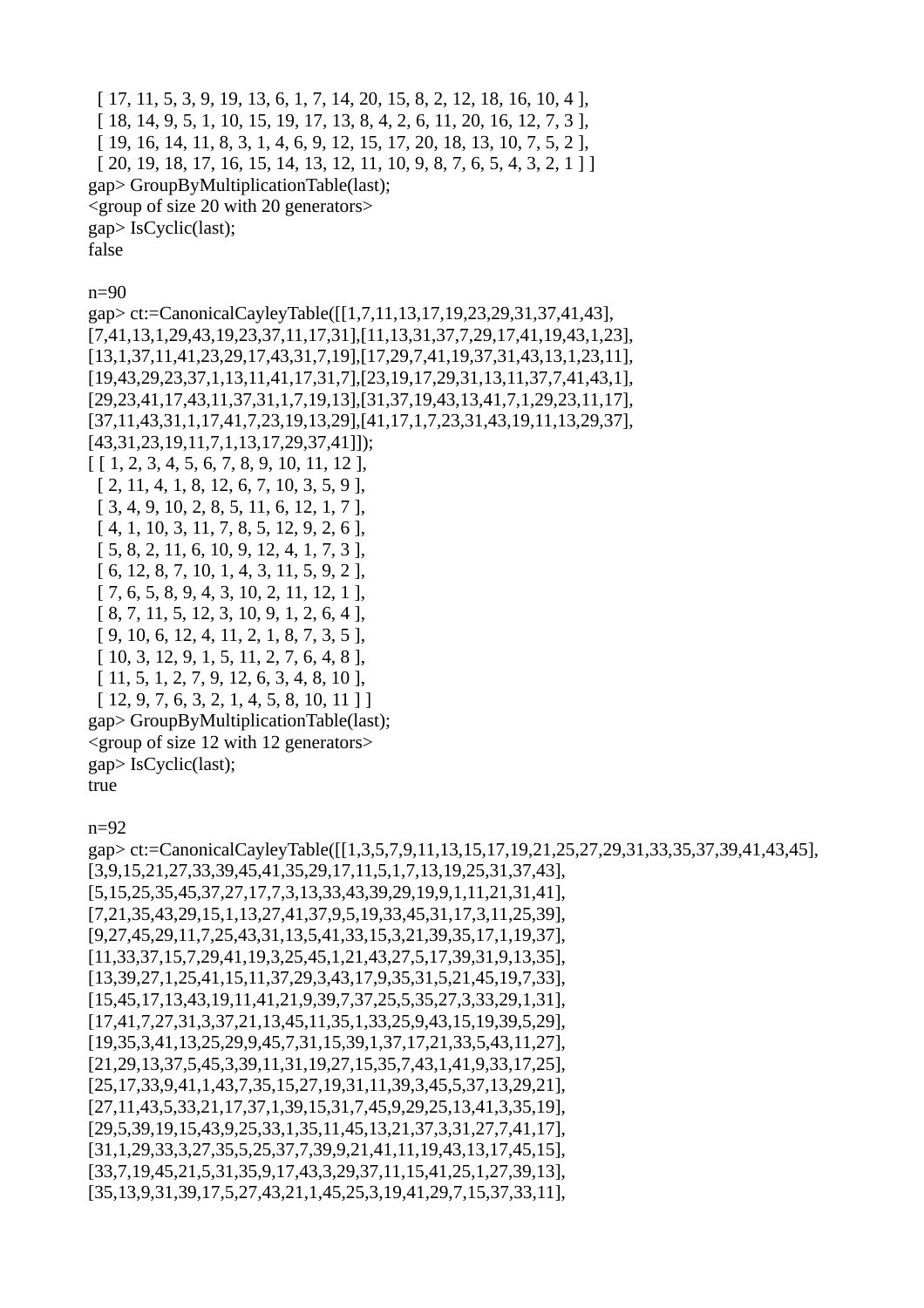$[37,19,1,17,35,39,21,3,15,33,41,5,13,31,43,25,7,11,29,45,27,9],$  $[39,25,11,3,17,31,45,33,19,5,9,37,41,27,13,1,15,29,43,35,21,7],$  $[41,31,21,11,1,9,19,29,39,43,33,13,3,7,17,27,37,45,35,25,15,5],$ [43,37,31,25,19,13,7,1,5,11,17,29,35,41,45,39,33,27,21,15,9,3],  $[45,43,41,39,37,35,33,31,29,27,25,21,19,17,15,13,11,9,7,5,3,1]]$ ;

- $[1, 2, 3, 4, 5, 6, 7, 8, 9, 10, 11, 12, 13, 14, 15, 16, 17, 18, 19, 20, 21,$ 22,  $\lceil$ ,  $\lceil$  2, 5, 8, 11, 13, 16, 19, 22, 20, 17, 14, 9, 6, 3, 1, 4, 7, 10, 12, 15, 18, 21],
- [ 3, 8, 12, 17, 22, 18, 13, 9, 4, 2, 7, 16, 21, 19, 14, 10, 5, 1, 6, 11, 15, 20, [4, 11, 17, 21, 14, 8, 1, 7, 13, 20, 18, 5, 3, 10, 16, 22, 15, 9,  $2, 6, 12, 19$ ],
- [ 5, 13, 22, 14, 6, 4, 12, 21, 15, 7, 3, 20, 16, 8, 2, 11, 19, 17, 9, 1, 10, 18,  $\begin{bmatrix} 6, 16, 18, 8, 4, 14, 20, 10, 2, 12, 22, 1, 11, 21, 13, 3, 9, 19, \end{bmatrix}$  $15, 5, 7, 17$ ],
- [7, 19, 13, 1, 12, 20, 8, 6, 18, 14, 2, 21, 9, 5, 17, 15, 3, 11, 22, 10, 4, 16, 14, 1, 15 ],
- [ 9, 20, 4, 13, 15, 2, 18, 11, 7, 22, 6, 17, 1, 16, 12, 5, 21, 8, 10, 19, 3, 14,  $\vert$ ,  $\vert$  10, 17, 2, 20, 7, 12, 14, 5, 22, 4, 15, 8, 19, 1, 18, 9, 11, 16,  $3, 21, 6, 13$ ],
- [11, 14, 7, 18, 3, 22, 2, 19, 6, 15, 10, 13, 8, 17, 4, 21, 1, 20, 5, 16, 9, 12, [12, 9, 16, 5, 20, 1, 21, 4, 17, 8, 13, 10, 15, 6, 19, 2, 22, 3, 18, 7, 14, 11 1.
- [13, 6, 21, 3, 16, 11, 9, 18, 1, 19, 8, 15, 4, 22, 5, 14, 12, 7, 20, 2, 17, 10, [14, 3, 19, 10, 8, 21, 5, 12, 16, 1, 17, 6, 22, 7, 11, 18, 2, 15,  $13, 4, 20, 9$ ],
- [15, 1, 14, 16, 2, 13, 17, 3, 12, 18, 4, 19, 5, 11, 20, 6, 10, 21, 7, 9, 22, 8, [16, 4, 10, 22, 11, 3, 15, 17, 5, 9, 21, 2, 14, 18, 6, 8, 20, 12,  $1, 13, 19, 7$ ],
- [17, 7, 5, 15, 19, 9, 3, 13, 21, 11, 1, 22, 12, 2, 10, 20, 14, 4, 8, 18, 16, 6], [18, 10, 1, 9, 17, 19, 11, 2, 8, 16, 20, 3, 7, 15, 21, 12, 4, 6,  $14, 22, 13, 5$ ],
- [19, 12, 6, 2, 9, 15, 22, 16, 10, 3, 5, 18, 20, 13, 7, 1, 8, 14, 21, 17, 11, 4, [20, 15, 11, 6, 1, 5, 10, 14, 19, 21, 16, 7, 2, 4, 9, 13, 18, 22,  $17, 12, 8, 3$ ],
- [21, 18, 15, 12, 10, 7, 4, 1, 3, 6, 9, 14, 17, 20, 22, 19, 16, 13, 11, 8, 5, 2], [22, 21, 20, 19, 18, 17, 16, 15, 14, 13, 12, 11, 10, 9, 8, 7, 6, 5,  $4, 3, 2, 1$ ]
- gap> GroupByMultiplicationTable(last);
- <group of size 22 with 22 generators>
- $gap > IsCyclicu$ st);

```
true
```

```
n=94
```
 $gap$ 

```
ct:=CanonicalCayleyTable([[1,3,5,7,9,11,13,15,17,19,21,23,25,27,29,31,33,35,37,39,41,43,45],
[3,9,15,21,27,33,39,45,43,37,31,25,19,13,7,1,5,11,17,23,29,35,41][5,15,25,35,45,39,29,19,9,1,11,21,31,41,43,33,23,13,3,7,17,27,37][7,21,35,45,31,17,3,11,25,39,41,27,13,1,15,29,43,37,23,9,5,19,33],[9.27.45.31.13.5.23.41.35.17.1.19.37.39.21.3.15.33.43.25.7.11.29].
[11, 33, 39, 17, 5, 27, 45, 23, 1, 21, 43, 29, 7, 15, 37, 35, 13, 9, 31, 41, 19, 3, 25],[13,39,29,3,23,45,19,7,33,35,9,17,43,25,1,27,41,15,11,37,31,5,21],
```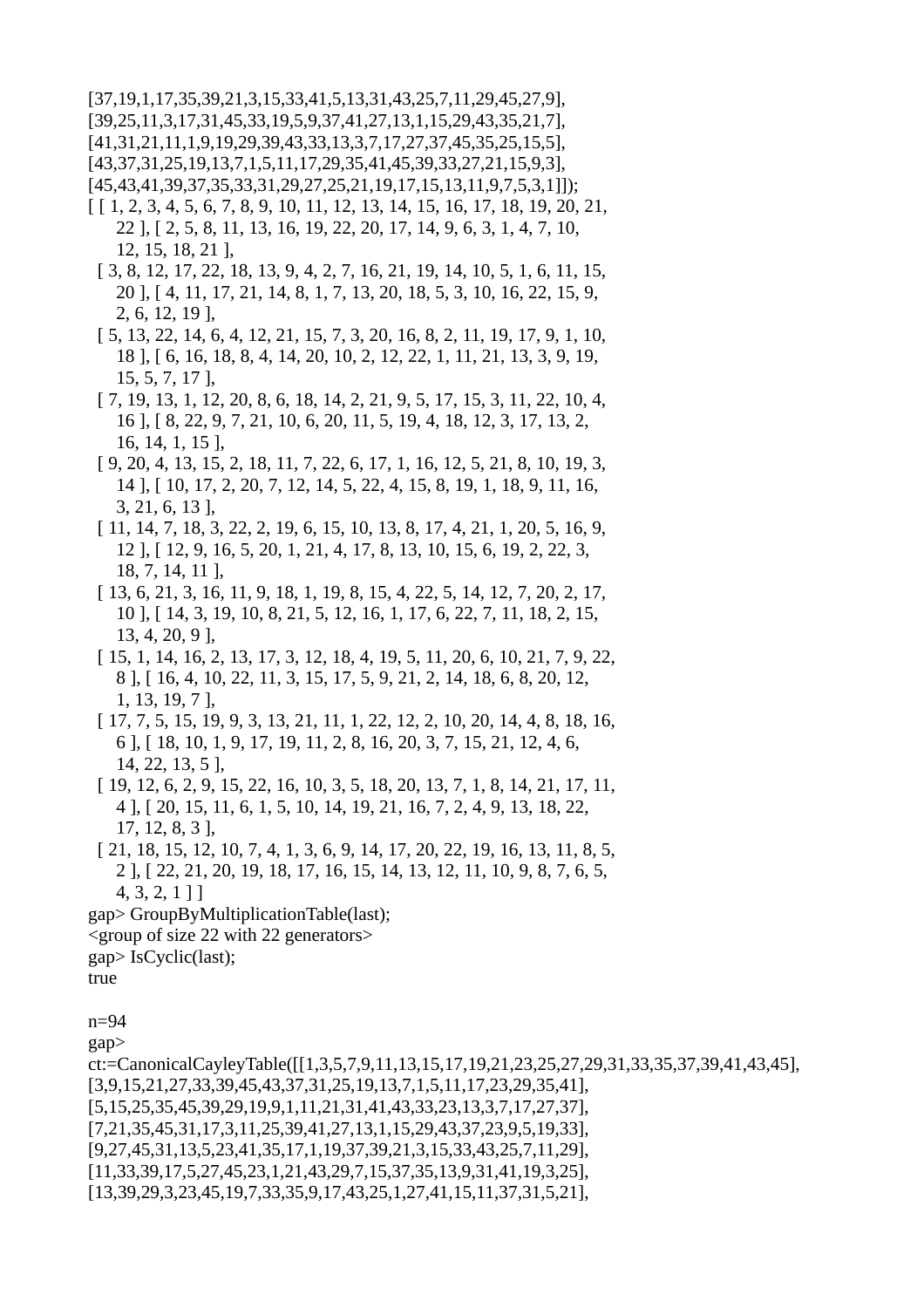$[15,45,19,11,41,23,7,37,27,3,33,31,1,29,35,5,25,39,9,21,43,13,17]$  $[17,43,9,25,35,1,33,27,7,41,19,15,45,11,23,37,3,31,29,5,39,21,13]$  $[19,37,1,39,17,21,35,3,41,15,23,33,5,43,13,25,31,7,45,11,27,29,9],$  $[21,31,11,41,1,43,9,33,19,23,29,13,39,3,45,7,35,17,25,27,15,37,5],$  $[23,25,21,27,19,29,17,31,15,33,13,35,11,37,9,39,7,41,5,43,3,45,1]$  $[25, 19, 31, 13, 37, 7, 43, 1, 45, 5, 39, 11, 33, 17, 27, 23, 21, 29, 15, 35, 9, 41, 3],$  $[27, 13, 41, 1, 39, 15, 25, 29, 11, 43, 3, 37, 17, 23, 31, 9, 45, 5, 35, 19, 21, 33, 7],$  $[29,7,43,15,21,37,1,35,23,13,45,9,27,31,5,41,17,19,39,3,33,25,11]$  $[31, 1, 33, 29, 3, 35, 27, 5, 37, 25, 7, 39, 23, 9, 41, 21, 11, 43, 19, 13, 45, 17, 15],$  $[33,5,23,43,15,13,41,25,3,31,35,7,21,45,17,11,39,27,1,29,37,9,19],$  $[35, 11, 13, 37, 33, 9, 15, 39, 31, 7, 17, 41, 29, 5, 19, 43, 27, 3, 21, 45, 25, 1, 23],$  $[37,17,3,23,43,31,11,9,29,45,25,5,15,35,39,19,1,21,41,33,13,7,27]$ [39, 23, 7, 9, 25, 41, 37, 21, 5, 11, 27, 43, 35, 19, 3, 13, 29, 45, 33, 17, 1, 15, 31],  $[41,29,17,5,7,19,31,43,39,27,15,3,9,21,33,45,37,25,13,1,11,23,35]$  $[43,35,27,19,11,3,5,13,21,29,37,45,41,33,25,17,9,1,7,15,23,31,39]$  $[45,41,37,33,29,25,21,17,13,9,5,1,3,7,11,15,19,23,27,31,35,39,43]]$ ;

- $[1, 2, 3, 4, 5, 6, 7, 8, 9, 10, 11, 12, 13, 14, 15, 16, 17, 18, 19, 20, 21,$  $22, 23$ ],
- [2, 5, 8, 11, 14, 17, 20, 23, 22, 19, 16, 13, 10, 7, 4, 1, 3, 6, 9, 12, 15,  $18, 21$ ],
- [ 3, 8, 13, 18, 23, 20, 15, 10, 5, 1, 6, 11, 16, 21, 22, 17, 12, 7, 2, 4, 9, 14, 19].
- [4, 11, 18, 23, 16, 9, 2, 6, 13, 20, 21, 14, 7, 1, 8, 15, 22, 19, 12, 5, 3,  $10, 17$ ],
- [ 5, 14, 23, 16, 7, 3, 12, 21, 18, 9, 1, 10, 19, 20, 11, 2, 8, 17, 22, 13, 4,  $6, 15$ ],
- [ 6, 17, 20, 9, 3, 14, 23, 12, 1, 11, 22, 15, 4, 8, 19, 18, 7, 5, 16, 21, 10, 2, 13 ], [7, 20, 15, 2, 12, 23, 10, 4, 17, 18, 5, 9, 22, 13, 1, 14, 21, 8, 6, 19, 16, 3, 11,
- [ 8, 23, 10, 6, 21, 12, 4, 19, 14, 2, 17, 16, 1, 15, 18, 3, 13, 20, 5, 11,  $22, 7, 9$ ],
- [ 9, 22, 5, 13, 18, 1, 17, 14, 4, 21, 10, 8, 23, 6, 12, 19, 2, 16, 15, 3, 20, 11, 7, [ 10, 19, 1, 20, 9, 11, 18, 2, 21, 8, 12, 17, 3, 22, 7, 13, 16, 4, 23, 6, 14, 15, 5],
- [11, 16, 6, 21, 1, 22, 5, 17, 10, 12, 15, 7, 20, 2, 23, 4, 18, 9, 13, 14, 8, 19, 3,  $\vert$  12, 13, 11, 14, 10, 15, 9, 16, 8, 17, 7, 18, 6, 19, 5, 20, 4,  $21, 3, 22, 2, 23, 1$ ],
- [13, 10, 16, 7, 19, 4, 22, 1, 23, 3, 20, 6, 17, 9, 14, 12, 11, 15, 8, 18, 5,  $21, 2$ ],
- [14, 7, 21, 1, 20, 8, 13, 15, 6, 22, 2, 19, 9, 12, 16, 5, 23, 3, 18, 10, 11,  $17, 4$ ],
- [15, 4, 22, 8, 11, 19, 1, 18, 12, 7, 23, 5, 14, 16, 3, 21, 9, 10, 20, 2, 17, 13, 6], [ 16, 1, 17, 15, 2, 18, 14, 3, 19, 13, 4, 20, 12, 5, 21, 11, 6, 22, 10, 7, 23, 9, 8],
- [17, 3, 12, 22, 8, 7, 21, 13, 2, 16, 18, 4, 11, 23, 9, 6, 20, 14, 1, 15, 19,  $5, 10$ ].
- [18, 6, 7, 19, 17, 5, 8, 20, 16, 4, 9, 21, 15, 3, 10, 22, 14, 2, 11, 23, 13,  $1, 12$ ,
- [19, 9, 2, 12, 22, 16, 6, 5, 15, 23, 13, 3, 8, 18, 20, 10, 1, 11, 21, 17, 7, 4, 14,  $\vert$ ,  $\vert$  20, 12, 4, 5, 13, 21, 19, 11, 3, 6, 14, 22, 18, 10, 2, 7, 15,  $23, 17, 9, 1, 8, 16$ ,
- $[21, 15, 9, 3, 4, 10, 16, 22, 20, 14, 8, 2, 5, 11, 17, 23, 19, 13, 7, 1, 6,$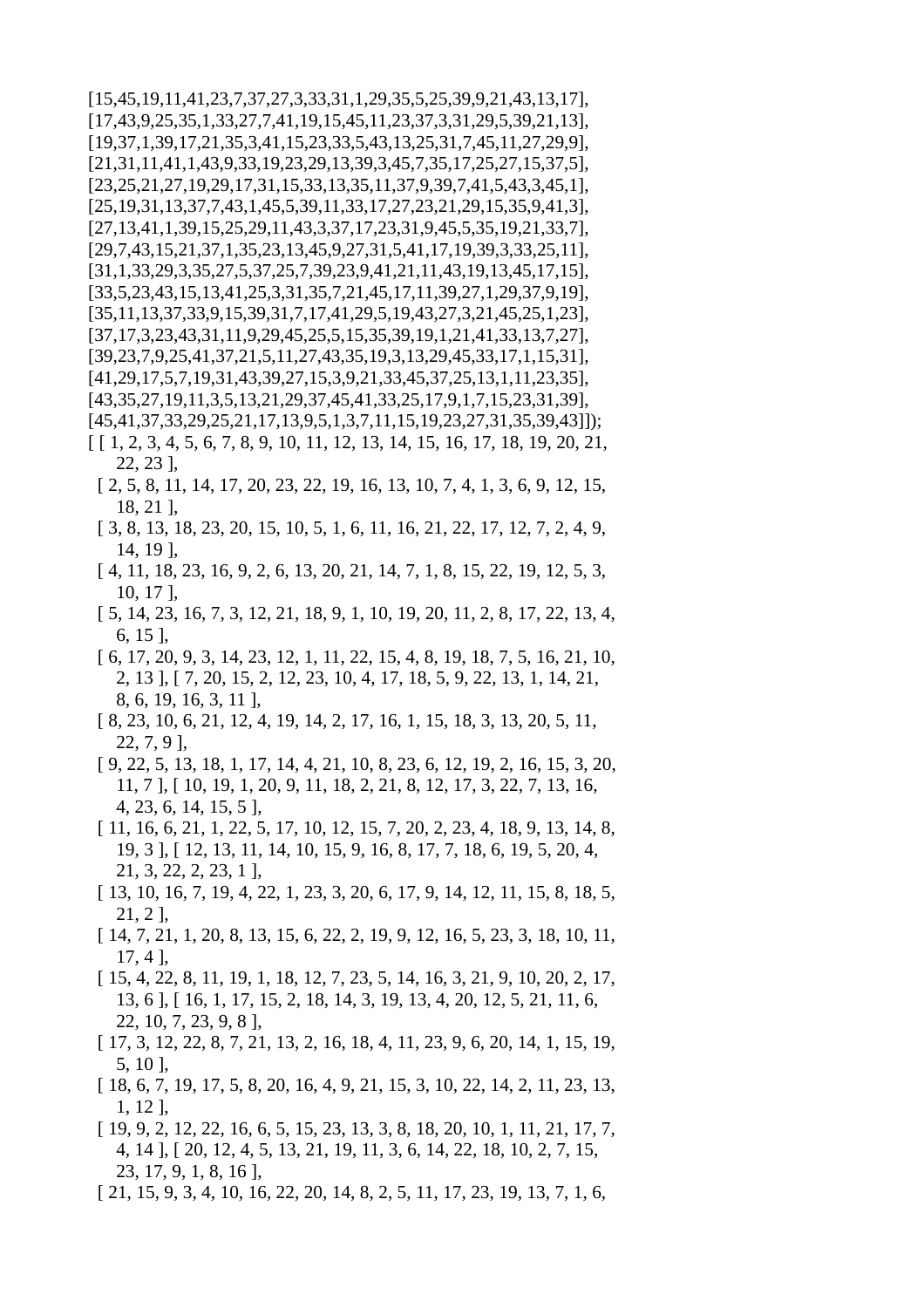12, 18 ], [ 22, 18, 14, 10, 6, 2, 3, 7, 11, 15, 19, 23, 21, 17, 13, 9, 5,

1, 4, 8, 12, 16, 20 ],

[ 23, 21, 19, 17, 15, 13, 11, 9, 7, 5, 3, 1, 2, 4, 6, 8, 10, 12, 14, 16, 18,

20, 22 ] ]

```
gap> GroupByMultiplicationTable(last);
```
<group of size 23 with 23 generators>

gap> IsCyclic(last);

true

n=96

gap> ct:=CanonicalCayleyTable([[1,5,7,11,13,17,19,23,25,29,31,35,37,41,43,47], [5,25,35,41,31,11,1,19,29,47,37,17,7,13,23,43],[7,35,47,19,5,23,37,31,17,11,25,43,29,1,13,41], [11,41,19,25,47,5,17,35,13,31,43,1,23,29,7,37],[13,31,5,47,23,29,41,11,37,7,19,25,1,43,17,35], [17,11,23,5,29,1,35,7,41,13,47,19,43,25,37,31],[19,1,37,17,41,35,23,43,5,25,13,7,31,11,47,29], [23,19,31,35,11,7,43,47,1,5,41,37,13,17,29,25],[25,29,17,13,37,41,5,1,47,43,7,11,35,31,19,23], [29,47,11,31,7,13,25,5,43,23,35,41,17,37,1,19],[31,37,25,43,19,47,13,41,7,35,1,29,5,23,11,17], [35,17,43,1,25,19,7,37,11,41,29,23,47,5,31,13],[37,7,29,23,1,43,31,13,35,17,5,47,25,19,41,11], [41,13,1,29,43,25,11,17,31,37,23,5,19,47,35,7],[43,23,13,7,17,37,47,29,19,1,11,31,41,35,25,5], [47,43,41,37,35,31,29,25,23,19,17,13,11,7,5,1]]); [ [ 1, 2, 3, 4, 5, 6, 7, 8, 9, 10, 11, 12, 13, 14, 15, 16 ], [ 2, 9, 12, 14, 11, 4, 1, 7, 10, 16, 13, 6, 3, 5, 8, 15 ], [ 3, 12, 16, 7, 2, 8, 13, 11, 6, 4, 9, 15, 10, 1, 5, 14 ], [ 4, 14, 7, 9, 16, 2, 6, 12, 5, 11, 15, 1, 8, 10, 3, 13 ], [ 5, 11, 2, 16, 8, 10, 14, 4, 13, 3, 7, 9, 1, 15, 6, 12 ], [ 6, 4, 8, 2, 10, 1, 12, 3, 14, 5, 16, 7, 15, 9, 13, 11 ], [ 7, 1, 13, 6, 14, 12, 8, 15, 2, 9, 5, 3, 11, 4, 16, 10 ], [ 8, 7, 11, 12, 4, 3, 15, 16, 1, 2, 14, 13, 5, 6, 10, 9 ], [ 9, 10, 6, 5, 13, 14, 2, 1, 16, 15, 3, 4, 12, 11, 7, 8 ], [ 10, 16, 4, 11, 3, 5, 9, 2, 15, 8, 12, 14, 6, 13, 1, 7 ], [ 11, 13, 9, 15, 7, 16, 5, 14, 3, 12, 1, 10, 2, 8, 4, 6 ], [ 12, 6, 15, 1, 9, 7, 3, 13, 4, 14, 10, 8, 16, 2, 11, 5 ], [ 13, 3, 10, 8, 1, 15, 11, 5, 12, 6, 2, 16, 9, 7, 14, 4 ], [ 14, 5, 1, 10, 15, 9, 4, 6, 11, 13, 8, 2, 7, 16, 12, 3 ], [ 15, 8, 5, 3, 6, 13, 16, 10, 7, 1, 4, 11, 14, 12, 9, 2 ], [ 16, 15, 14, 13, 12, 11, 10, 9, 8, 7, 6, 5, 4, 3, 2, 1 ] ] gap> GroupByMultiplicationTable(last); <group of size 16 with 16 generators> gap> IsCyclic(last); false n=98

gap> ct:=CanonicalCayleyTable([[1,3,5,9,11,13,15,17,19,23,25,27,29,31,33,37,39,41,43,45,47], [3,9,15,27,33,39,45,47,41,29,23,17,11,5,1,13,19,25,31,37,43], [5,15,25,45,43,33,23,13,3,17,27,37,47,41,31,11,1,9,19,29,39], [9,27,45,17,1,19,37,43,25,11,29,47,33,15,3,39,41,23,5,13,31], [11,33,43,1,23,45,31,9,13,41,19,3,25,47,29,15,37,39,17,5,27], [13,39,33,19,45,27,1,25,47,5,31,41,15,11,37,9,17,43,29,3,23], [15,45,23,37,31,1,29,39,9,47,17,13,43,25,5,33,3,27,41,11,19], [17,47,13,43,9,25,39,5,29,1,33,31,3,37,27,41,23,11,45,19,15], [19,41,3,25,13,47,9,29,31,45,15,23,37,1,39,17,43,5,33,27,11], [23,29,17,11,41,5,47,1,45,39,13,33,19,27,25,31,15,37,9,43,3], [25,23,27,29,19,31,17,33,15,13,37,11,39,9,41,43,5,45,3,47,1],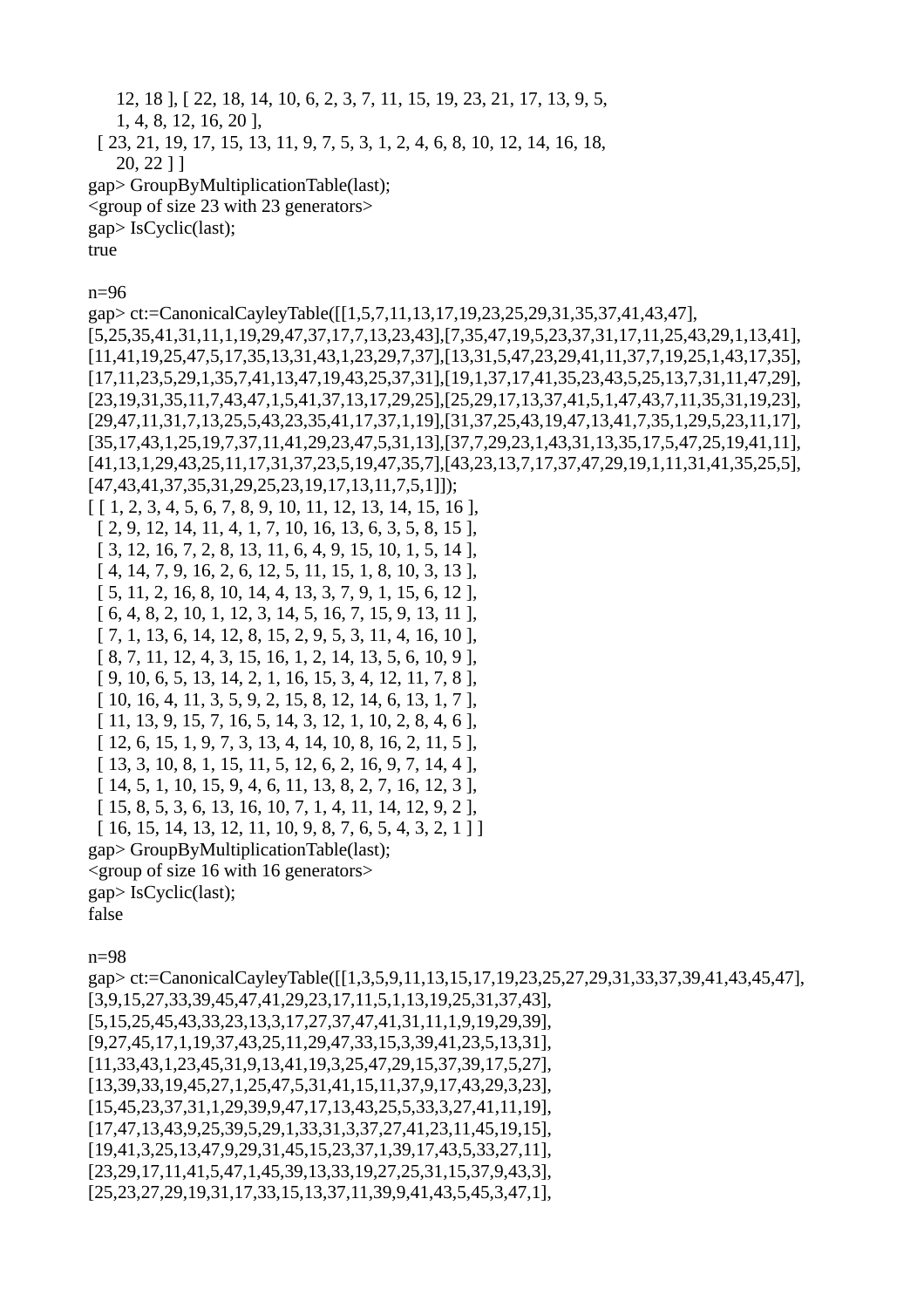[27,17,37,47,3,41,13,31,23,33,11,43,1,45,9,19,25,29,15,39,5], [29,11,47,33,25,15,43,3,37,19,39,1,41,17,23,5,45,13,27,31,9], [31,5,41,15,47,11,25,37,1,27,9,45,17,19,43,29,33,3,39,23,13], [33,1,31,3,29,37,5,27,39,25,41,9,23,43,11,45,13,19,47,15,17], [37,13,11,39,15,9,33,41,17,31,43,19,5,29,45,3,27,47,23,1,25], [39,19,1,41,37,17,3,23,43,15,5,25,45,33,13,27,47,31,11,9,29], [41,25,9,23,39,43,27,11,5,37,45,29,13,3,19,47,31,15,1,17,33], [43,31,19,5,17,29,41,45,33,9,3,15,27,39,47,23,11,1,13,25,37], [45,37,29,13,5,3,11,19,27,43,47,39,31,23,15,1,9,17,25,33,41], [47,43,39,31,27,23,19,15,11,3,1,5,9,13,17,25,29,33,37,41,45]]); [ [ 1, 2, 3, 4, 5, 6, 7, 8, 9, 10, 11, 12, 13, 14, 15, 16, 17, 18, 19, 20, 21 ], [ 2, 4, 7, 12, 15, 17, 20, 21, 18, 13, 10, 8, 5, 3, 1, 6, 9, 11, 14, 16, 19 ], [ 3, 7, 11, 20, 19, 15, 10, 6, 2, 8, 12, 16, 21, 18, 14, 5, 1, 4, 9, 13, 17 ], [ 4, 12, 20, 8, 1, 9, 16, 19, 11, 5, 13, 21, 15, 7, 2, 17, 18, 10, 3, 6, 14 ], [ 5, 15, 19, 1, 10, 20, 14, 4, 6, 18, 9, 2, 11, 21, 13, 7, 16, 17, 8, 3, 12 ], [ 6, 17, 15, 9, 20, 12, 1, 11, 21, 3, 14, 18, 7, 5, 16, 4, 8, 19, 13, 2, 10 ], [ 7, 20, 10, 16, 14, 1, 13, 17, 4, 21, 8, 6, 19, 11, 3, 15, 2, 12, 18, 5, 9 ], [ 8, 21, 6, 19, 4, 11, 17, 3, 13, 1, 15, 14, 2, 16, 12, 18, 10, 5, 20, 9, 7 ], [ 9, 18, 2, 11, 6, 21, 4, 13, 14, 20, 7, 10, 16, 1, 17, 8, 19, 3, 15, 12, 5 ], [ 10, 13, 8, 5, 18, 3, 21, 1, 20, 17, 6, 15, 9, 12, 11, 14, 7, 16, 4, 19, 2 ], [ 11, 10, 12, 13, 9, 14, 8, 15, 7, 6, 16, 5, 17, 4, 18, 19, 3, 20, 2, 21, 1 ], [ 12, 8, 16, 21, 2, 18, 6, 14, 10, 15, 5, 19, 1, 20, 4, 9, 11, 13, 7, 17, 3 ], [ 13, 5, 21, 15, 11, 7, 19, 2, 16, 9, 17, 1, 18, 8, 10, 3, 20, 6, 12, 14, 4 ], [ 14, 3, 18, 7, 21, 5, 11, 16, 1, 12, 4, 20, 8, 9, 19, 13, 15, 2, 17, 10, 6 ], [ 15, 1, 14, 2, 13, 16, 3, 12, 17, 11, 18, 4, 10, 19, 5, 20, 6, 9, 21, 7, 8 ], [ 16, 6, 5, 17, 7, 4, 15, 18, 8, 14, 19, 9, 3, 13, 20, 2, 12, 21, 10, 1, 11 ], [ 17, 9, 1, 18, 16, 8, 2, 10, 19, 7, 3, 11, 20, 15, 6, 12, 21, 14, 5, 4, 13 ], [ 18, 11, 4, 10, 17, 19, 12, 5, 3, 16, 20, 13, 6, 2, 9, 21, 14, 7, 1, 8, 15 ], [ 19, 14, 9, 3, 8, 13, 18, 20, 15, 4, 2, 7, 12, 17, 21, 10, 5, 1, 6, 11, 16 ], [ 20, 16, 13, 6, 3, 2, 5, 9, 12, 19, 21, 17, 14, 10, 7, 1, 4, 8, 11, 15, 18 ], [ 21, 19, 17, 14, 12, 10, 9, 7, 5, 2, 1, 3, 4, 6, 8, 11, 13, 15, 16, 18, 20 ] ]

gap> GroupByMultiplicationTable(last); <group of size 21 with 21 generators> gap> IsCyclic(last); true

## n=100

gap> ct:=CanonicalCayleyTable([[1,3,7,9,11,13,17,19,21,23,27,29,31,33,37,39,41,43,47,49], [3,9,21,27,33,39,49,43,37,31,19,13,7,1,11,17,23,29,41,47], [7,21,49,37,23,9,19,33,47,39,11,3,17,31,41,27,13,1,29,43], [9,27,37,19,1,17,47,29,11,7,43,39,21,3,33,49,31,13,23,41], [11,33,23,1,21,43,13,9,31,47,3,19,41,37,7,29,49,27,17,39], [13,39,9,17,43,31,21,47,27,1,49,23,3,29,19,7,33,41,11,37], [17,49,19,47,13,21,11,23,43,9,41,7,27,39,29,37,3,31,1,33], [19,43,33,29,9,47,23,39,1,37,13,49,11,27,3,41,21,17,7,31], [21,37,47,11,31,27,43,1,41,17,33,9,49,7,23,19,39,3,13,29], [23,31,39,7,47,1,9,37,17,29,21,33,13,41,49,3,43,11,19,27], [27,19,11,43,3,49,41,13,33,21,29,17,37,9,1,47,7,39,31,23], [29,13,3,39,19,23,7,49,9,33,17,41,1,43,27,31,11,47,37,21], [31,7,17,21,41,3,27,11,49,13,37,1,39,23,47,9,29,33,43,19], [33,1,31,3,37,29,39,27,7,41,9,43,23,11,21,13,47,19,49,17],